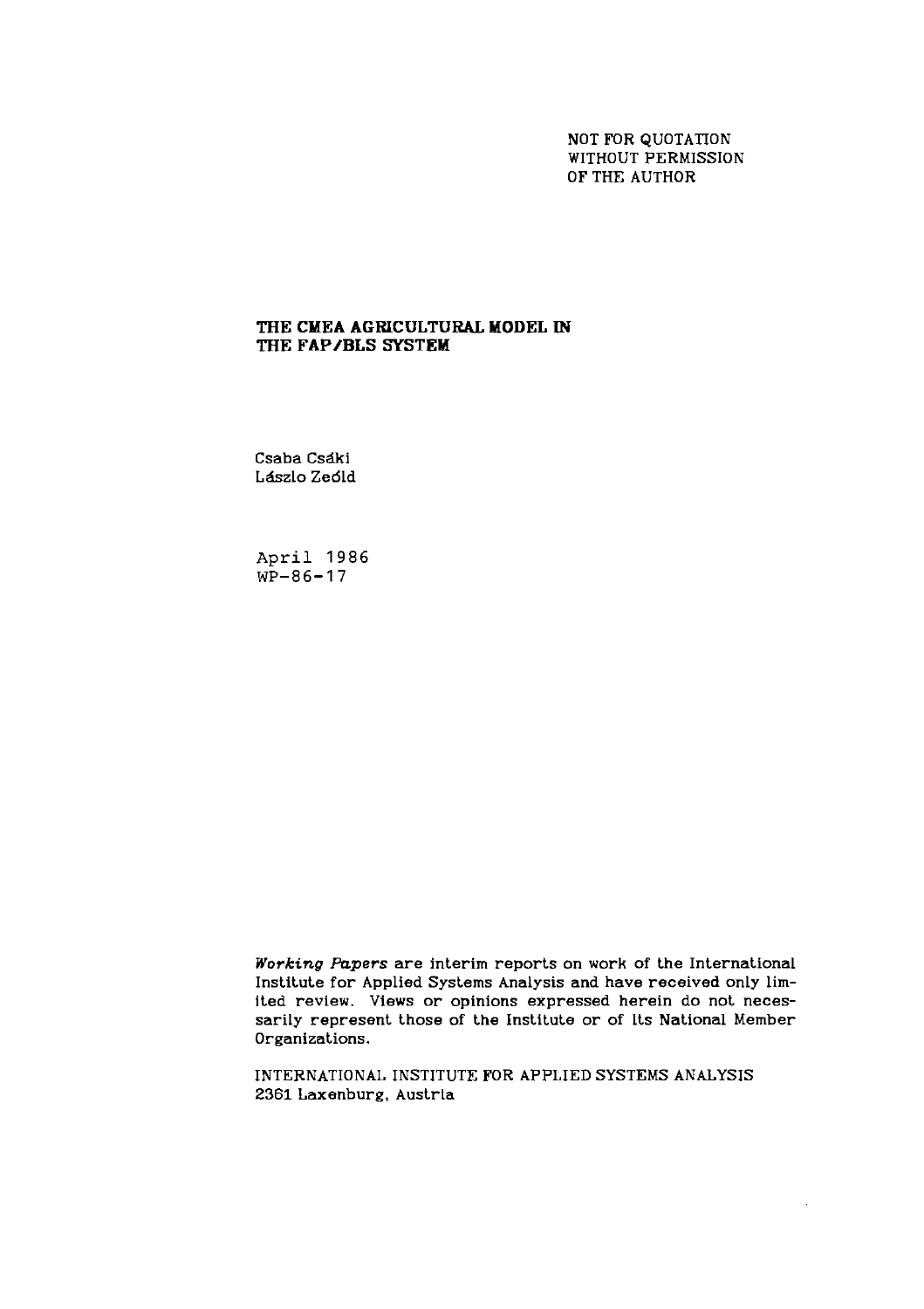### **FOREWORD**

Understanding the nature and dimensions of the world food problems and exploration of policies available to alleviate them has been the focal point of IIASA's Food and Agriculture Program (FAP) since it began in 1977.

Over the years FAP has, with the help of a network of collaborating institutions, developed and linked national policy models of twenty countries, which together account for nearly 80 percent of important agricultural attributes such as area, production, population, exports. imports and so on. The remaining countries are represented by 14 somewhat simpler models of groups of countries. This system of models, that we call the Basic Linked System (BLS) permits analysis of national and International policies in a global context.

The economies of the CMEA (Council of Mutual Economic Assistance) member countries play an important role on the world agricultural trade. The FAP of IIASA has invested substantial effort in the investigation of the agricultural system of the CMEA countries. The CMEA Agricultural Model was constructed as one of the models of the BLS. The model treats the European CMEA member countries, including the Soviet Union, as one aggregate. In fact, two versions of the CMEA Agricultural Model have been developed so far. In this paper Csaba Csáki and Lászlo Zeóld give a detailed description of the structure and mathematical background of the second version of the model (CMEA/2). The CMEA/1 model, as well as results of the investigations with the first FAP/CMEA model were presented earlier in two publications, see C. Csaki (1982) and (1985).

> Kirit S. Parikh Program Leader Food and Agriculture Program.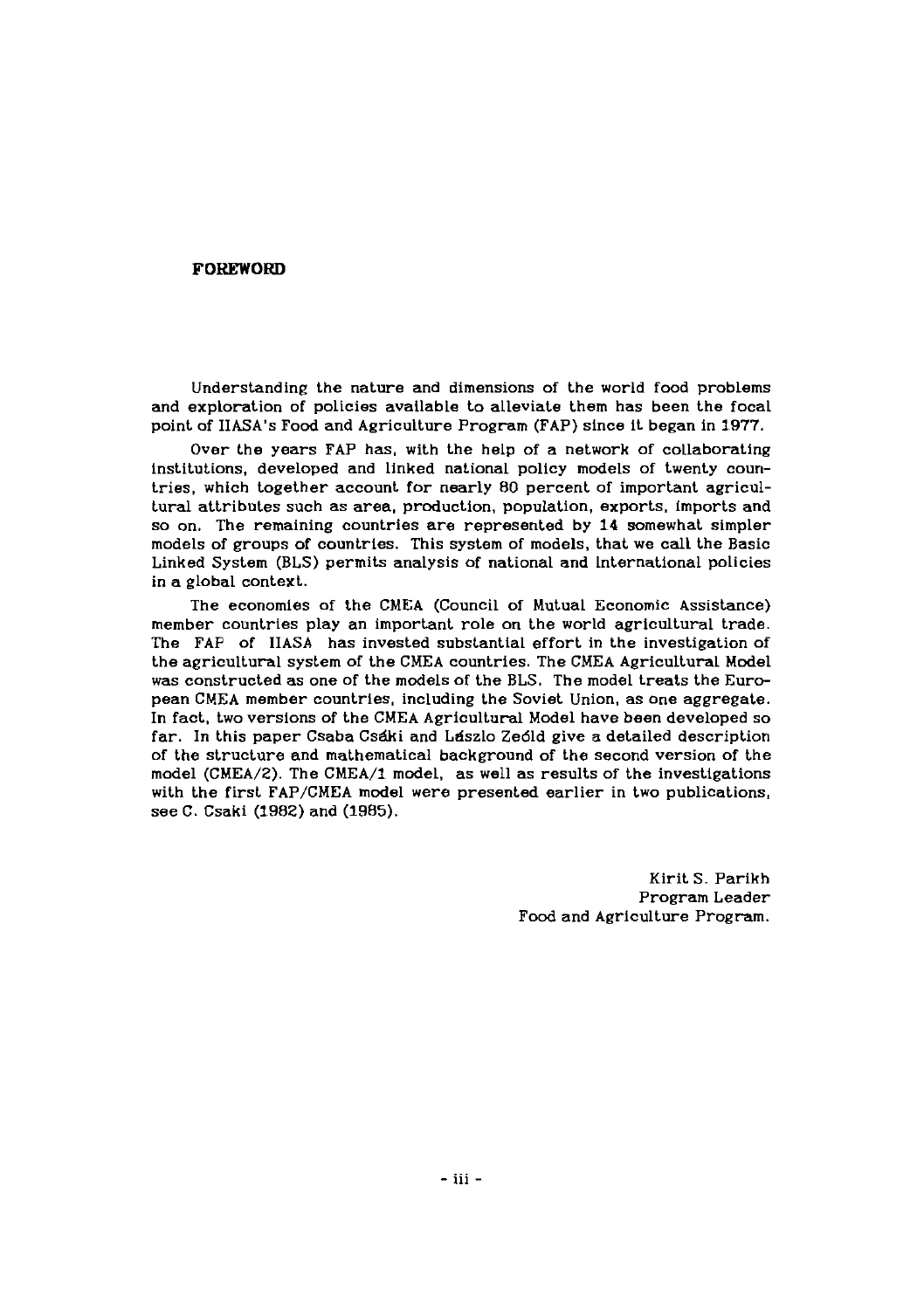## **ACKNOWLEDGEMENTS**

**The authors would llke to express their thanks to Giinther Fischer for**  his contributions to the computer implementation of the model, to V. Iak**imets, K. Parikh and F. Rabar for their comments on the model and to B. Hauser for typing the material.**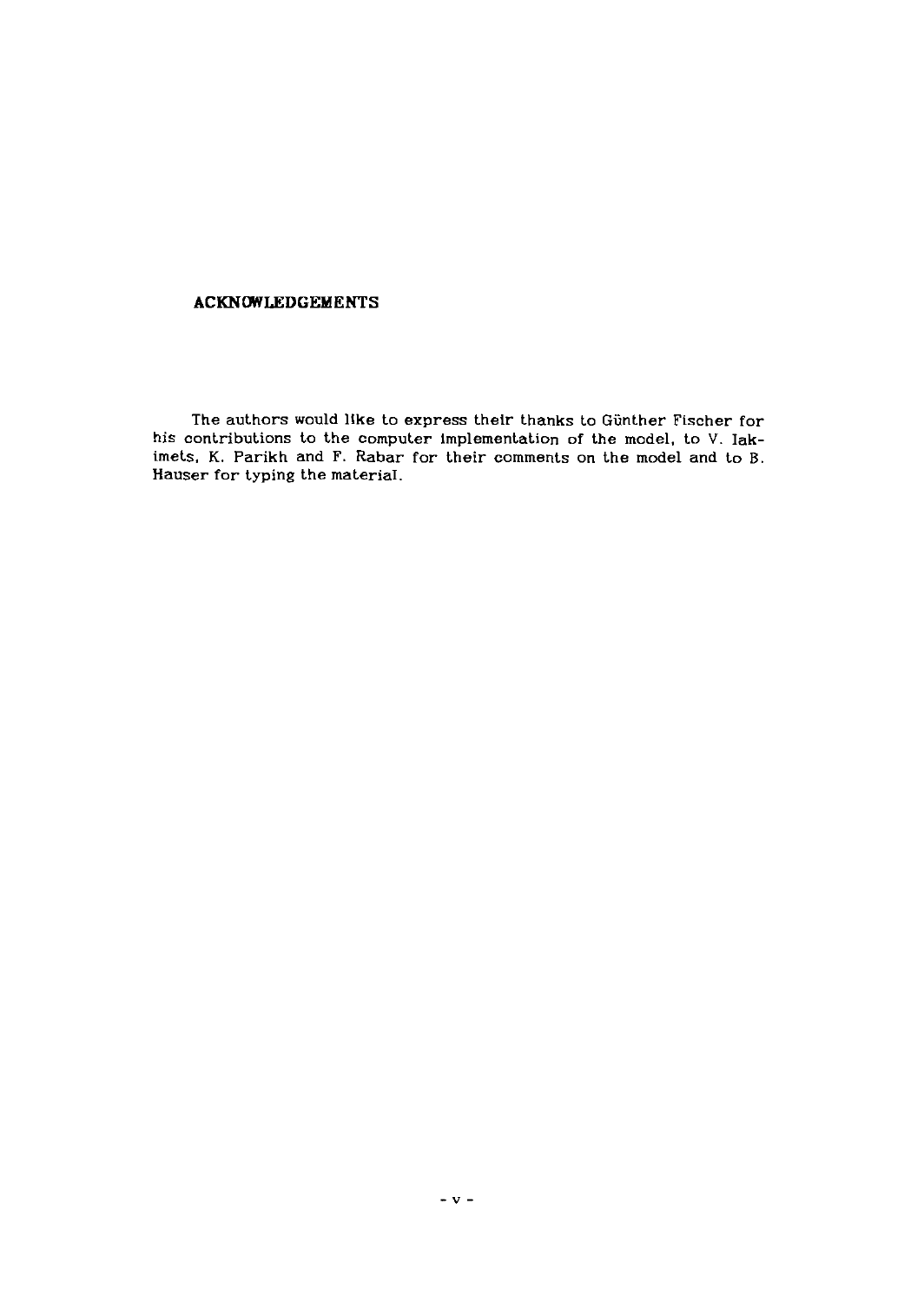# **CONTENTS**

|                             |                                 | 1. GENERAL CHARACTERISTICS OF THE CMEA/2 MODEL     | 1<br>4 |
|-----------------------------|---------------------------------|----------------------------------------------------|--------|
| 2. MATHEMATICAL DESCRIPTION |                                 |                                                    |        |
|                             | 2.1. Economic Planning Submodel |                                                    | 4      |
|                             |                                 | 2.1.1. Module EP/1: Overall Objectives             | 4      |
|                             |                                 | 2.1.2. Module EP/2: Adjustment of Objectives       | 5      |
|                             |                                 | 2.1.3. Module EP/3: Consumption Targets            | 7      |
|                             |                                 | 2.1.4. Module EP/4: Investment Targets             | 7      |
|                             |                                 | 2.1.5. Module EP/5: Setting Upper and Lower Bounds | 7      |
|                             | 2.2. P/Production Submodel      |                                                    | 9      |
|                             |                                 | 2.2.1. Module P/1: Domestic Prices                 | 9      |
|                             |                                 | 2.2.2. Module P/2: Population Resources            | 11     |
|                             | 2.2.3. Module P/3: Labor Forces |                                                    | 11     |
|                             |                                 | 2.2.4. Module P/4: Capital Stock in Agriculture    | 12     |
|                             |                                 | 2.2.5. Module P/5: Fertilizer Input                | 12     |
|                             |                                 | 2.2.6. Module P/6: Agricultural Production         | 13     |
|                             |                                 | 2.2.7. Module P/7: Weather Effects                 | 15     |
|                             |                                 | 2.2.8. Module P/9: Non-Agricultural Production     | 15     |
| 2.3. R: Realization         |                                 |                                                    | 16     |
|                             |                                 | 2.3.1. Module R/1: World Market Prices             | 16     |
|                             | 2.3.2. Module R/2: Exchange     |                                                    | 16     |
| References                  |                                 |                                                    | 17     |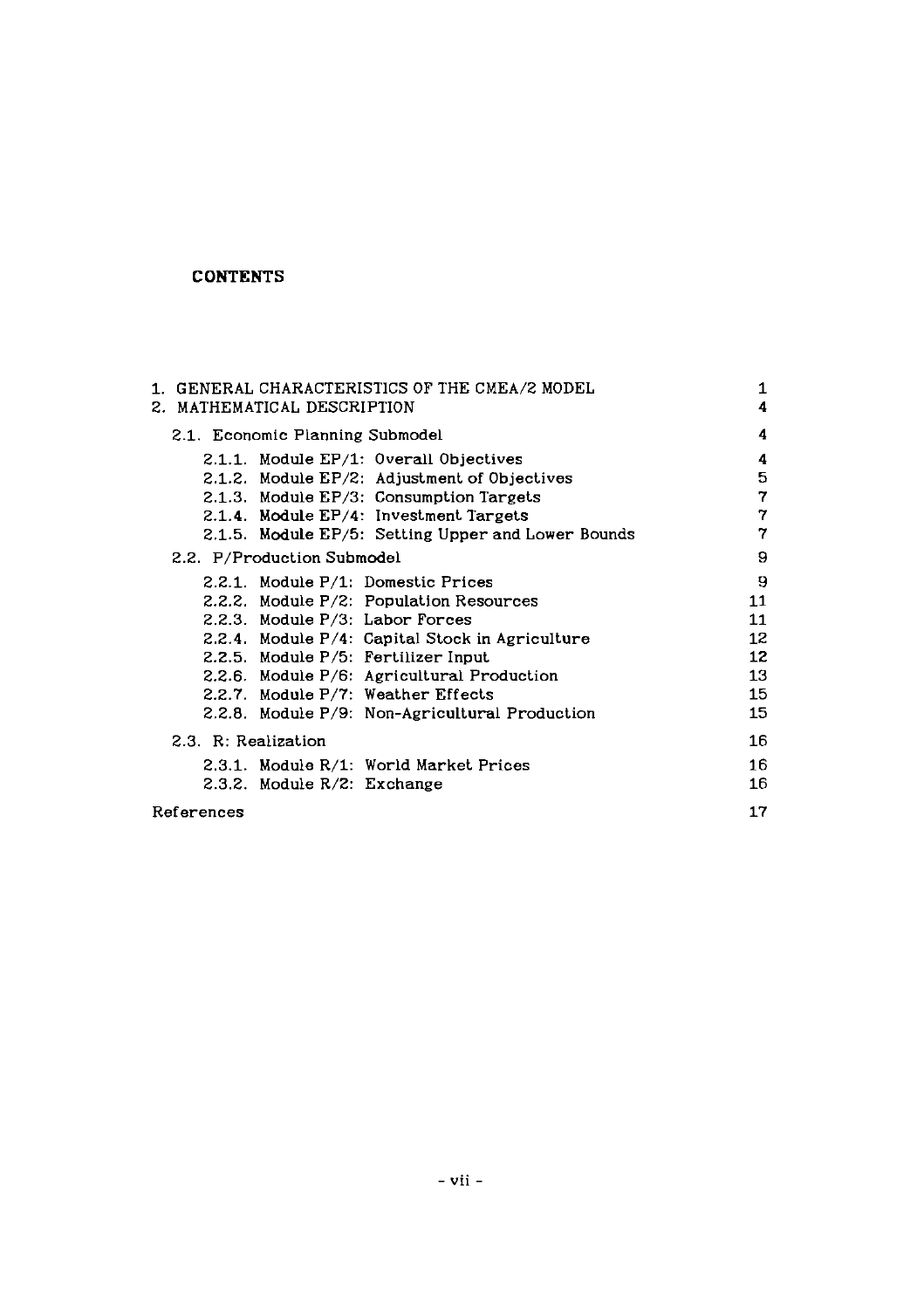## THE **CldEA AGRICULTURAL MODEL** IN THE FAP **/BE** SYSl'EX

*Oaba Cs4ki and Ldszl6 Zeold* 

### **1. GENERAL CHARACTERISTICS OF THE CMEA/2 MODEL**

The Food and Agriculture Program of IIASA has been engaged in the development of a set of linkable national models for agricultural policy analysis since 1976, with the help of a network of collaborating institutions around the world. The purpose of the FAP is to study the effect on policy measures as taken by their own governments, by the governments of other countries and by international organizations which operate under specified international agreements. The basic elements of the FAP model system are the *national policy* models developed on the basis of a joint methodology. A special linkage methodology was developed in order to create the global food system. For further information on the structure of the FAP national models and the linkage methodology see M. Keyzer (1981).

The *FAP global agricultural model system* called the Basic Linked System (BLS): for further information about the BLS see G. Fischer and K. Frohberg (1980), consists of twenty one models linked together. Of these twenty one models, 18 refer to individual countries, two refer to the EC and the CMEA and one to the rest of the world. These models have been developed at IIASA in cooperation with scientists of the respective countries. The BLS describes the international trade at 10 *sectors level,* namely, wheat, rice, coarse grain, bovine and ovine meats, dairy products, other animal products, protein feeds, other food, nonfood agriculture, and nonagriculture. However, some of the national models have a different sectoral detail.

Within the FAP, a specific modeling framework was developed to represent the centrally planned food and agriculture systems in the global investigations. This modeling approach

- incorporates the basic features of the CMEA member countries' economy
- . offers opportunities to include the country specific features
- is detailed enough to be used as an experimental tool for actual planning and forecasting purposes

IIASA's modeling framework for centrally planned food and agriculture systems was first applied for the development of the Hungarian Agricultural Model (HAM), see (Csaki, 1901). The aggregated CMEA Agricultural Model has been constructed by using the experience gained with HAM and by the first version of the BLS country models. Actually two versions of the CMEA Agricultural Model have been developed.

*ChfEA/I Model* was built in 1980-81 with a detailed commodity coverage (22 food and agriculture commodities) consistent with the commodlty classification of FAO's Agriculture Toward 2000 Project. The model is divided into two major parts: the first submodel describes the agricultural system of the Soviet Union and the second includes the smaller European CMEA countries, namely, Bulgaria, Czechoslovakia, the **GDR,** Hungary, Poland and Rumania. The two submodels have a completely identical structure and can be operated independently of each other. The CMEA/l model has never been linked to the BLS, it has only been used in a stand-alone mode for mid- and long-range projections on limits and potentials of agricultural development in the CMEA countries. For a detailed account of CMEA/l experiments. see C. Csaki (1982).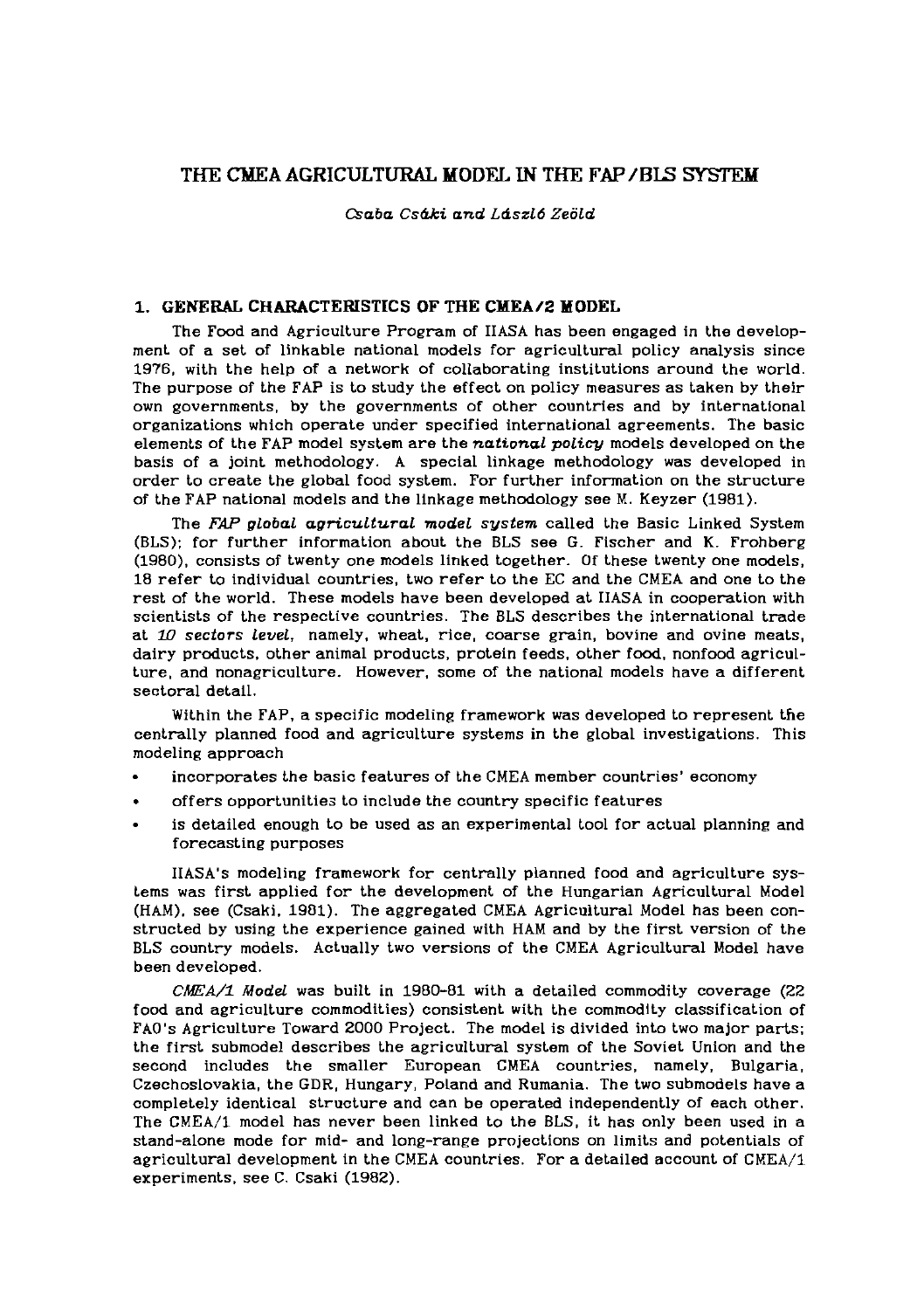*The* **CMA/2 Model** *represents the CMEA region in the current version of the BLS. The model is designed along the same principles as the CMEA/l model and also*  fully consistent with the other elements of the BLS. The commodity classification *follows the one used in the BLS and the production model block is constructed by using the overall methodology and based on the same data base from FA0 as other country models.* Due to the specific features of the centrally planned food and *agriculture systems of the CMEA, the model has several specific features as well. Figure 1 shows the structure of the CMEA/2 Model.* 

*In the CMEA member countries agricultural policy and policy goals are determined by the fact that they are integral parts of the central plan for the whole national economy. The targets for production and consumption are fixed in the national plan and are realized by a coordinated system of-sectoral, industrial,*  agricultural, etc.,--regional, local and enterprise plans. Though the indirect pol*icy instruments of price, market, tax, credit and interest policy are used to an increasing extent to realize targets, their role and the way in which they are implemented are rather different from those in market economies. First of all, one should point out the following characteristics:* 

- The agricultural and the domestic market of the CMEA countries are not *directly related to the world market. Protection is implemented not by price and tax policy instruments, but mainly by administrative means, e.g.. government foreign trade monopoly, central decisions on export and import of agricultural products.*
- *Decisions on the desired growth of personal consumption and investment allocation to agriculture are made within the framework of the five-year national plans.*
- *Domestic producer prices are not directly related to international prices, they are generally fixed for a given year and changed mainly to adjust to changing production expenses.*
- *Producing firms have no direct relation to the world market. Exports and imports are carried over by government foreign trade agencies.*
- *Availability of foreign currencies and Labor flows are controlled by the central planners.*
- *Consumer prices are set based on central income and wage policy targets and they do not reflect the actual supply demand relations.*

The CMEA/2 model in the BLS is constructed to reflect the above mentioned *conditions. Thus,* 

- *Domestic prices are not endogenized and are expressed in rubles.*
- In the model the desired growth of the overall economy,  $a_1$ , the desired growth of consumption,  $a_2$ , and the desired share of food and agriculture in *total investment funds, a3, are taken exogenously with lower and upper bounds determining the desired path. Adjustment mechanism is also built in to keep these targets as much as possible.*
- Lower and upper bounds are introduced in the production module to assure *self-sufficiency requirements or limit production growth ln certain commodities.*
- *Modeling of consumption is based on FA0 trends, see "Agriculture Toward 2000" (FAO), estimations and targets on private consumption published in CMEA countries.*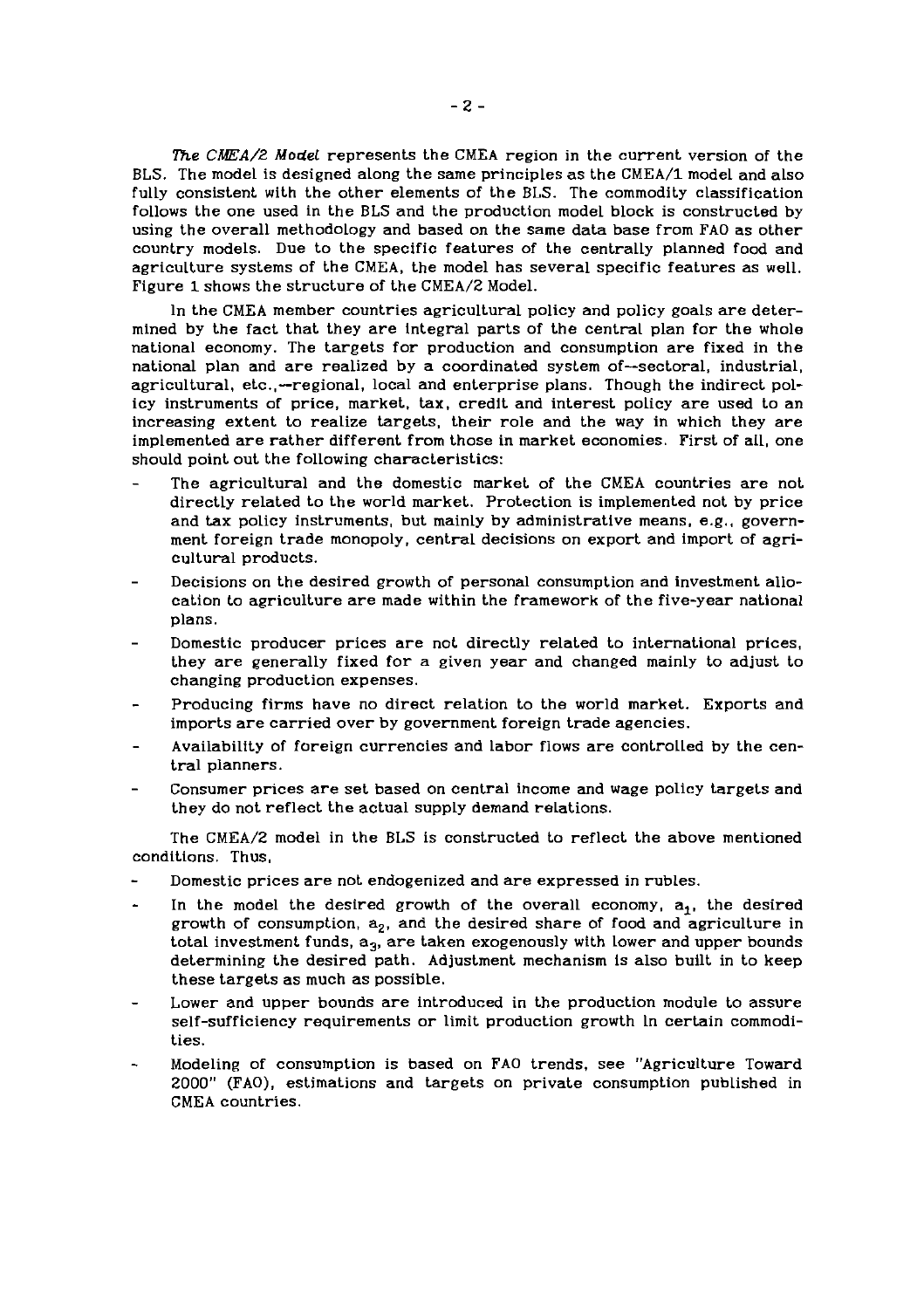

Figure 1: Overall Structure of the CMEA/2 Agricultural Model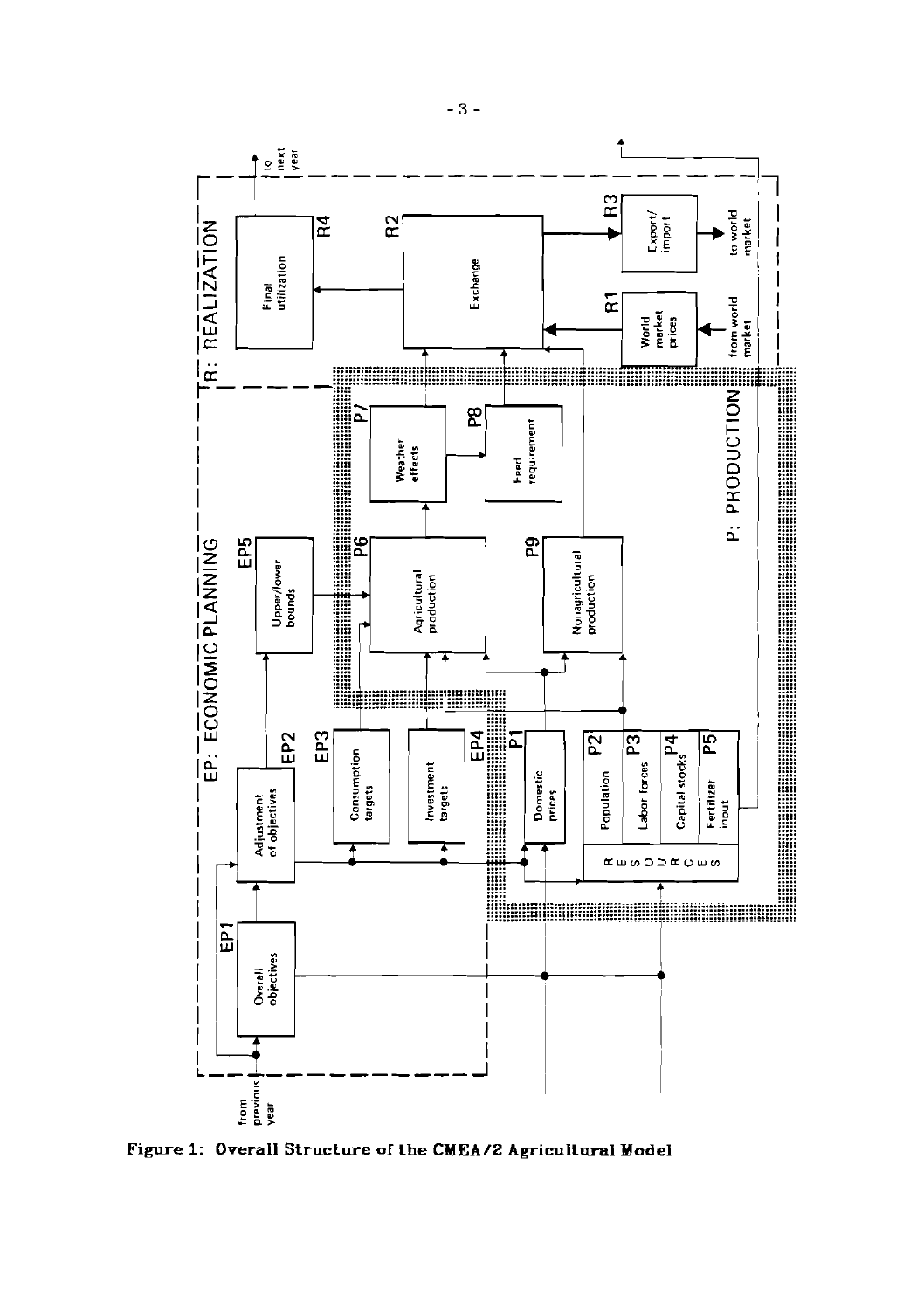- The exchange model built into the model expresses present practice and assumed preference ordering of areas where the adjustment to changes in the conditions of the world market takes place. In the present version the preference ordering of adjustment is stated as follows:
	- adjustment of stocks of the nonagricultural commodity;
	- stock adjustment of agricultural commodities;
	- stock adjustment of agricultural commodit<br>- modification of government expenditures;
	- modification of investment in the rest of the economy;
	- . modification of investment in agriculture;
	- adjustment of private consumption of the nonagricultural product;
	- . modification of food consumption
- The model can be run with various assumptions on domestic price policy. It is possible to use unchanged domestic prices for the whole run, while it can also be assumed that if a world market price changes strongly in a persistent way over a long period of time, this will result in changes of domestic prices of CMEA countries. A logistic function is used proposed by 0. Gulbrandsen. where the transmission of the world market price change is very limited with small change and grows with large persistent changes. Other price policies might also be included in the model.

### **2. MATHEXATICAL DESCRIPTION**

As Figure 1 shows three major submodels are differentiated within the model as follows:

- EP: Economic Planning
- P: Production
- R: Realization

The *Economic Running Submodel* reflects the decision making and economic control activities of the government. The overall targets guiding the operation of the whole system are set here. There are flve modules within this submodel.

The *Production Submodel* relate agricultural and nonagricultural production. Resources and domestic prices are set also in this module. The random effects of weather upon crop production can also be taken into account. The submodel P is structured according to nine modules.

The *Realization Submodel* describes product utillzation, demand and relations to the international market. There are four modules in this submodel. The model is dynamic, with a one year time increment. The basic methodology used is a simulation technique. Next the mathematical description of the model is presented according to the structure outlined above. The actual values of parameters used in the present verslon of the model are also llsted.

#### **2.1. Economic Planning Submodel**

This submodel is devoted to introduction of government policy objectives.

#### **2.1.1. Module EP/l: Overall objectives**

The major government objectives are taken into consideration in an exogenous manner within the model. The three major exogenous parameters given for the system are as follows: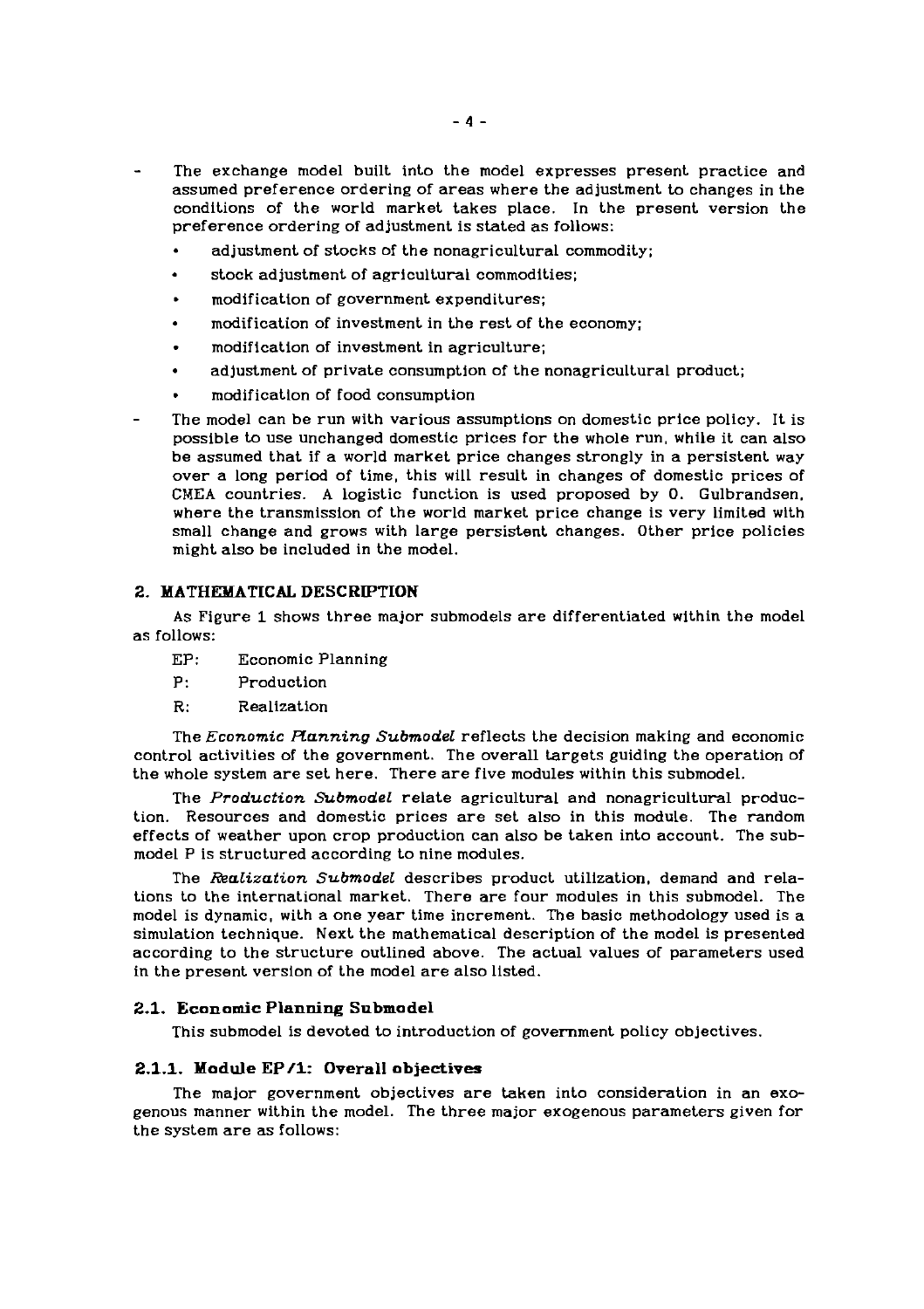**1.** Desired growth of the *national income:* 

$$
\mathbf{a_1} \; (=0.05)
$$

2. Desired growth of personal *consumption:* here lower and upper bounds are given for the annual growth rate of the total personal consumption

$$
a_{2\min}(\equiv 0)
$$

*and* 

$$
a_{2 \max} \left( =0.1 \right)
$$

3. Desired share of agricultural *investment* in the total investment funds: here also Lower and upper bounds are set:

$$
\mathsf{a}_{\mathsf{3}\,\mathsf{min}}\,(\mathbin{\raisebox{.05ex}{:}\!=} 0.1)
$$

*and less or equal to* 

$$
a_{3 \max} (\equiv 0.3)
$$

#### **2.1.2. Module EP12: Adjustment of Objectives**

The major exogenous parameters are updated at the beginning of each simulated time increment.

*1. National Income* 

The targeted national income is computed by

$$
PNIC_t = NIC_{t-1} (1 + a_1)
$$

where  $NIC_{t-1}$ : the actual national income in the previous year.

### *2. Personal Consumption*

The planned value of total personal consumption in year t is

$$
PCONS_{t} = (1 + a_{2t})
$$

where  $\text{CONS}_{t-1}$  : the actual value of total personal consumption in the previous year. The  $a_{2t}$  parameter is adjusted in the following way

$$
sa_2 = \frac{NIC_t}{NIC_{t-1}} - 1
$$

 $if:$  sa<sub>2</sub> < s<sub>2 min</sub> then a<sub>2t</sub> increases  $a_{2t} = a_{2t-1} + 0.5(s_{2 \text{ min}} - sa_2)$  $(s_{2 \text{ min}} = 0.04)$ *if*:  $sa_2 > s_{2 \text{ max}}$ , then  $a_{2t}$  decreases,  $a_{2t} = a_{2t-1} - 0.5$  (sa<sub>2</sub> - s<sub>2 max</sub>)  $(s_{2 \max} = 0.09)$ *in all other cases*   $a_{2t} = a_{2t-1}$ 

3. *Agricultural Investment Share*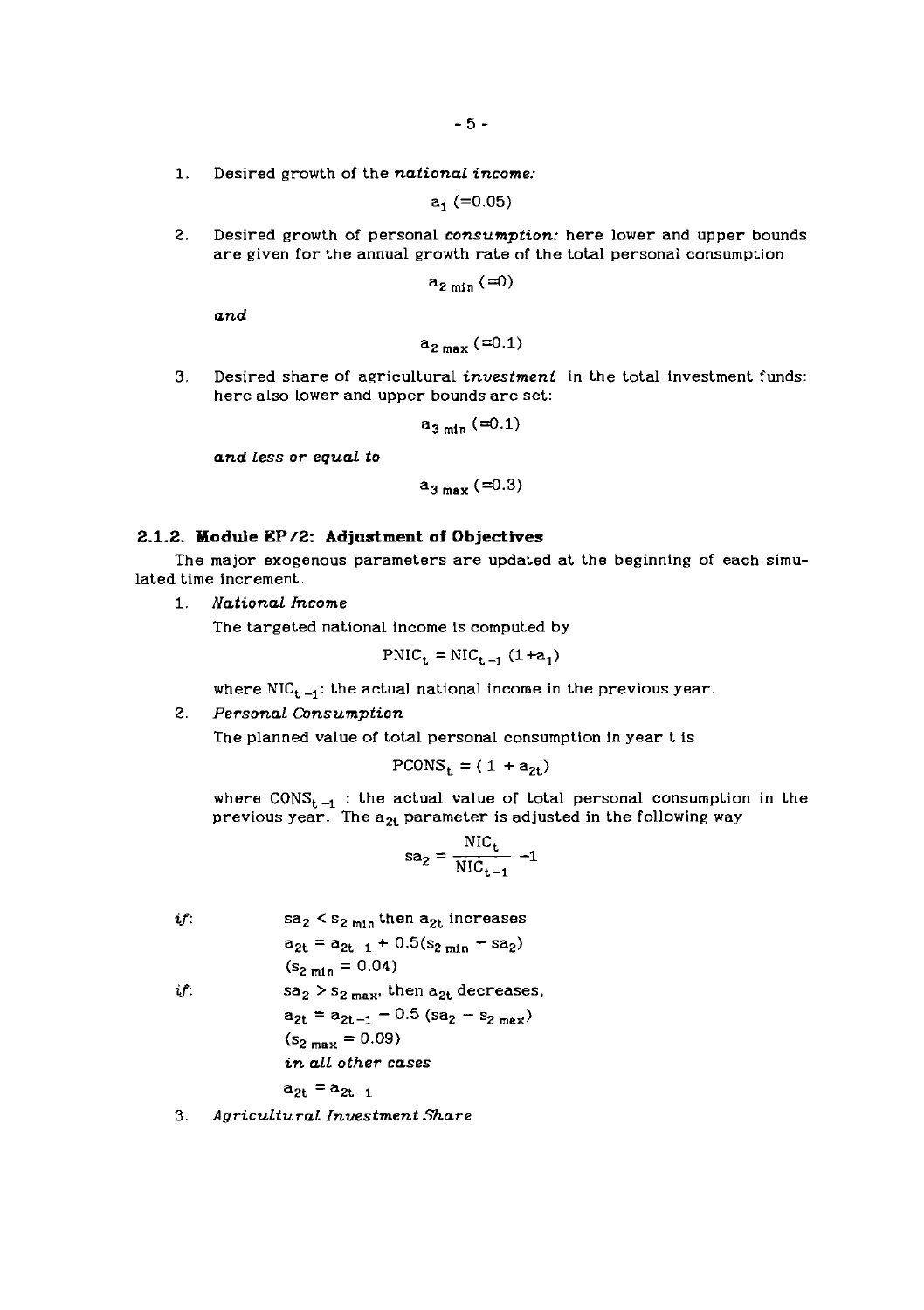Total investment target:

$$
PINV_{t} = PNIC_{t} - PCONS_{t}
$$

Agricultural investment target:

 $PINV_{t} = a_{3t} * PINV_{t}$ 

Nonagricultural investment target:

$$
PINVN_t = (1 - a_{3t}) * PINV_t
$$

The  $a_{3t}$  parameter is adjusted in the following way:

$$
sa_3 = \frac{GNPA_t}{GNPA_{t-1}} - 1
$$

*where* 

GNPA is gross national product of the agricultural sector

if:  
\n
$$
sa_{3} < s_{3 \text{ min, then } a_{3t} \text{ increases,}}
$$
\n
$$
a_{3t} = a_{3t-1} + (s_{3 \text{ min}} - s_{a3})
$$
\n
$$
(s_{3 \text{ min}} = 0.03)
$$
\nif:  
\n
$$
sa_{3} > s_{3 \text{ max, then } a_{3t} \text{ decreases}
$$
\n
$$
a_{3t} = a_{3t-1} - (sa_{3} - s_{3 \text{ max}})
$$
\n
$$
(s_{3 \text{ max}} = 0.06)
$$
\n
$$
in all other cases
$$
\n
$$
a_{3t} = a_{3t-1}
$$
\nStocks

*4. Stocks* 

The desired stocks are set as a ratio to the previous year's actual personal consumption

$$
DS_{i,t} = \Pi_i TC_{i,t-1}
$$
 (i = 1, ..., 10)

*where* 

| $\mathtt{DS}_{1,\mathbf{t}}$ : | desired stock for the i-th commodity                     |
|--------------------------------|----------------------------------------------------------|
| $TC_{1,t-1}:$                  | previous year actual consumption from the i-th commodity |
| $\Pi_{\mathbf{t}}$ :           | desired stock level                                      |

**Table 1** 

|   | $\Pi$ . |    |       |
|---|---------|----|-------|
| 1 | 0.1     | 6  | 0.1   |
| 2 | 0.1     | ., | 0.1   |
| 3 | 0.1     | 8  | 0.1   |
| 4 | 0.1     | 9  | 0     |
| 5 | 0.1     | 10 | 0.025 |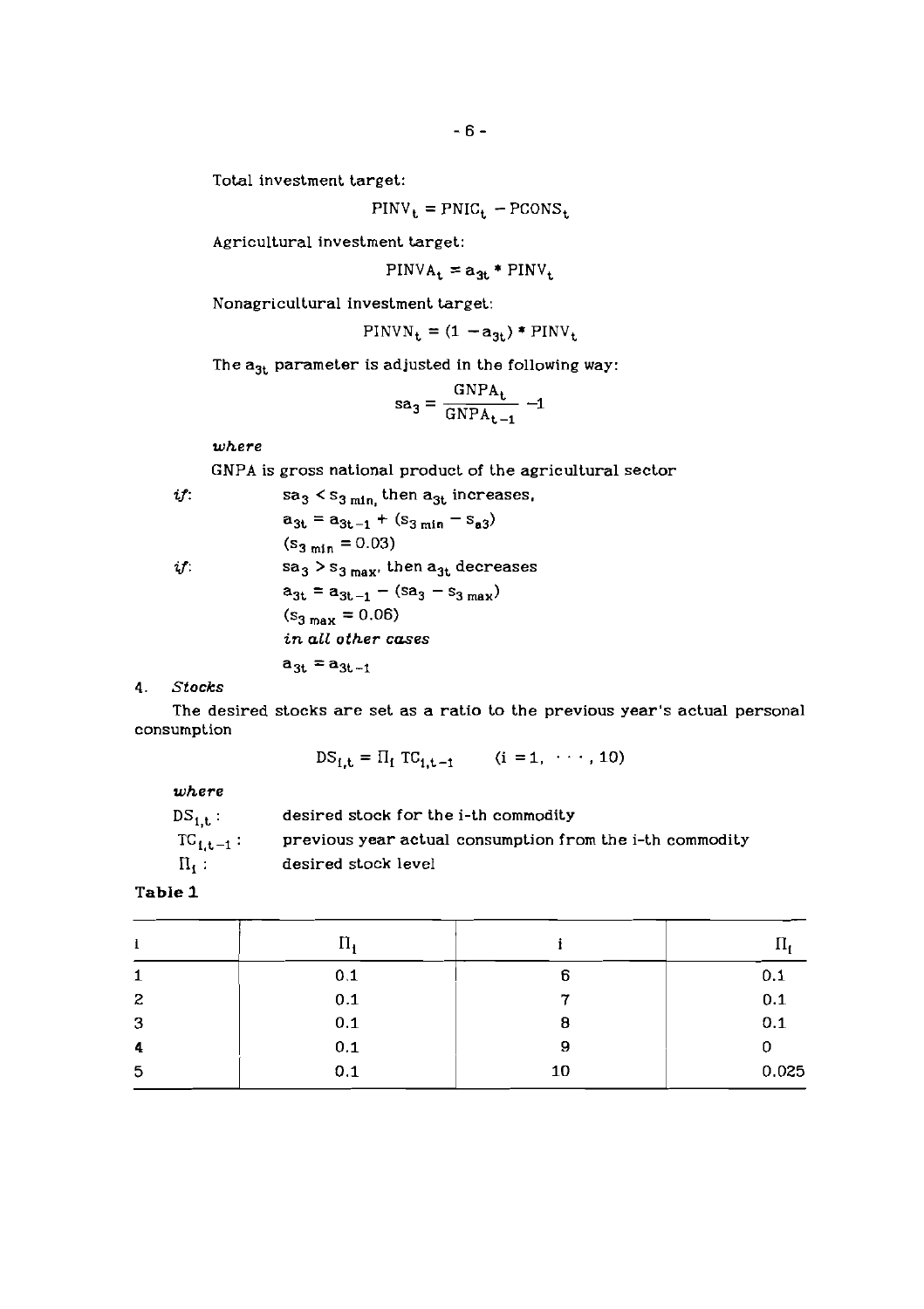#### **2.1.3. Module EP/3 Consumption Targets**

The targets for personal consumption are computed by using trend functions. which have been estimated on the basis of 1961-1974 data. The consumption target for commodity **1** is computed by

$$
\text{PTC}_{1,\mathbf{t}} = \text{TC}_{1,\mathbf{t}-1} + \text{C}_{11} * (1 - e^{-t \angle c_{\mathbf{z}_i}}) \quad (i = 1, ..., 8)
$$

| i                         | $C_{11}$ | $C_{2i}$ |
|---------------------------|----------|----------|
|                           |          |          |
| $\mathbf 1$               | $-55.78$ | 56.18    |
| $\mathbf{z}$              | 3.657    | 9.635    |
| 3                         | $-11.44$ | 9.837    |
| 4                         | 13.32    | 12.1     |
| 5                         | 526.     | 110.3    |
| $6\phantom{1}$            | 2.647    | 11.11    |
| $\mathbf 7$               | 0.075    | 10.002   |
| $\boldsymbol{\mathsf{B}}$ | 39.24    | 28.67    |

**Table 2 Parameters of Demand Trend Functions** 

#### **2.1.4. Module EP/4 Investment Targets**

Targets for gross and agricultural investment are set by using the exogenous parameters explained under 2.1.1 and 2.1.2.

Target for gross investments:

$$
PINV_t = PNIC_t - PCONS_t
$$

Target for agricultural investments:

$$
PINVA_t = a_{3t} * PINV_t
$$

Target for agricultural investments:

$$
PINVN_t = (1 - a_{3t}) * PINV_t
$$

#### **2.1.5. Module EP/Sr Setting Upper and Lower Bounds**

In the last module of EP Submodel lower and upper bounds are set for production. There are two approaches used in the model in this respect:

1) We assume that the maximal possible level of self-sufficiency in most of the products is a major government policy objective. The production lower and upper bounds are set accordingly. In this case *production Lower bounds* are set for the 10 exchange commodities as follows:

$$
pdlb1 = yb1 * slb1 \quad (i = 1,...9)
$$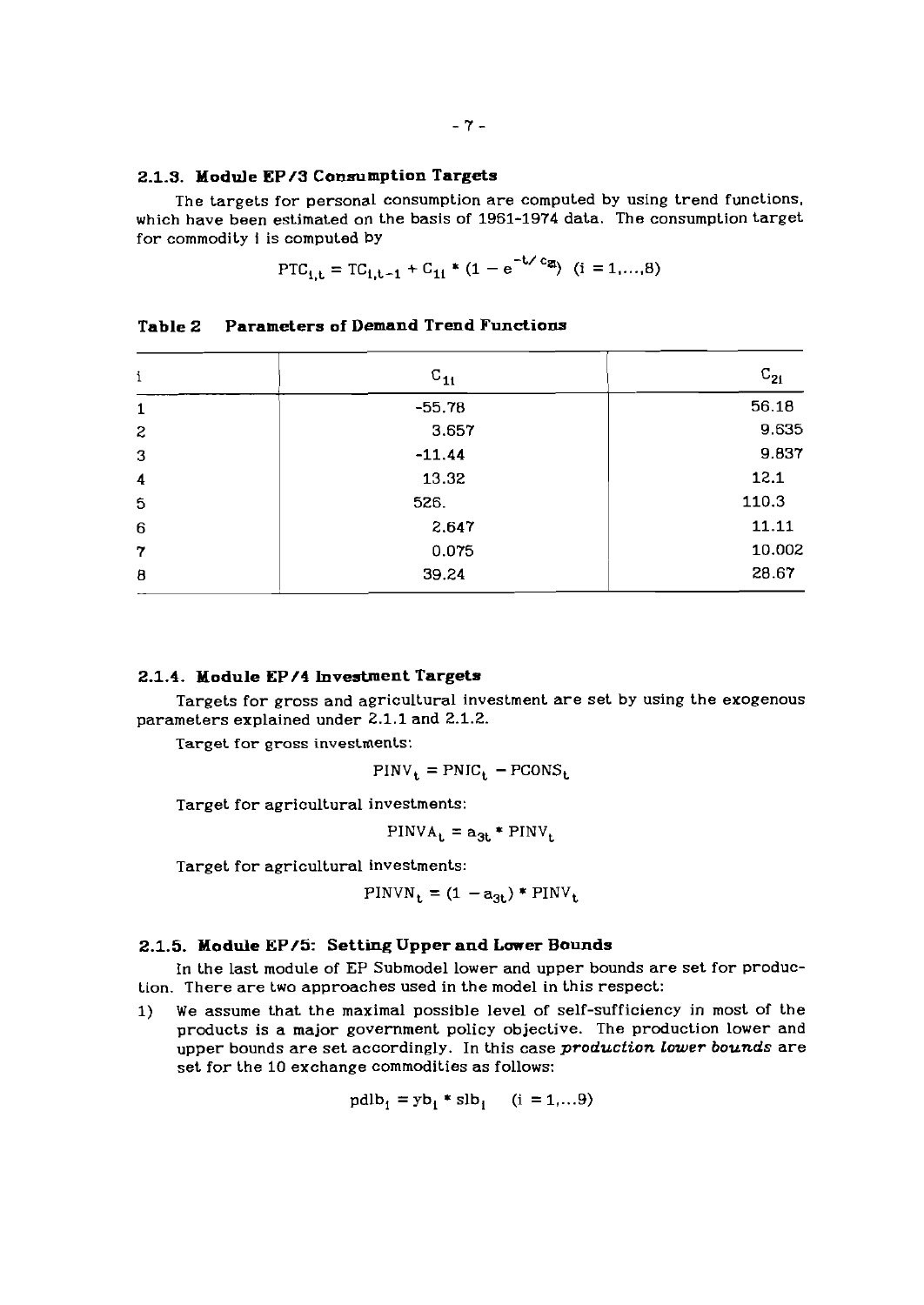$yb_1$  the previous year's production slb,: required minimum level of self sufficiency Then, for i=1, pdlb<sub>1</sub> = max $\text{pdlb}_1$  tpl<sub>1</sub> \*  $(\text{PTC}_1 + \text{FEED}_1 + \text{CINT}_1)$  $i=4$ , pdlb<sub>4</sub> = max{pdlb<sub>4</sub>, tpl<sub>4</sub> \* (PTC<sub>4</sub> + FEED<sub>4</sub> + CINT<sub>4</sub>)} i=5, pdlb<sub>5</sub> = max $\{\text{pdlb}_5 \text{ } \text{tpl}_5 \text{ } ^* \text{ } (\text{PTC}_5 + \text{FEED}_5 + \text{CINT}_5) \}$  $i=7$ ,  $pdlb<sub>7</sub> = max\{pdlb<sub>7</sub> tpl<sub>7</sub> * (PTC<sub>7</sub> + FEED<sub>7</sub> + CINT<sub>7</sub>)\}$ i=8, pdlb<sub>8</sub> = (yb<sub>8</sub> - b<sub>78</sub> \* yb<sub>7</sub>) \* slb<sub>8</sub>  $pdlb_8 = max\{pdlb_8, \text{thl}_8^* (\text{TC}_8 + \text{FEED}_8 + \text{CINT}_8) \}$ *where the allowed*   $\text{tpl}_1 = \text{parameters}$  expressing lower level of self sufficiency  $PTC_i$  = planned total consumption  $TC_i$  = actual total consumption  $FEED_i = feed usage$  $CINT<sub>i</sub>$  = internal consumption  $b_{78}$  = byproduct parameter

The *upper bounds fir production* are set for the 10 exchange commodities as follows:

$$
pdub_1 = 1000 * yb_1
$$
 (i = 1,...,9)

| Then, for |                                                                                        |
|-----------|----------------------------------------------------------------------------------------|
| $i = 2$   | $pdub_2 = yb_2 * 1.025$                                                                |
|           | $pdub_2 = min\{pdub_2, \text{tpu}_2 * (PTC_2 + FEED_2 + CINT_2)\}\$                    |
| $1 = 3$ , | $pdub_3 = tpu_3 * (TC_3 + FEED_3 + CINT_3)$                                            |
| $i = 6$ , | pdub <sub>6</sub> = yb <sub>6</sub> * max (1.025, $\frac{\text{PTC}_6}{\text{TC}_6}$ ) |
|           | $pdub_6 = max \{pdub_6, 1.05 * (PTC_6 + CINT_6)\}\$                                    |
| where     |                                                                                        |
|           | ter — campatele energicial tha allenged constant                                       |

 $tpu_1$  = parameter expressing the allowed upper level of self sufficiency.

All other variables are the same as for production lower bounds. It is assumed that self sufficiency requirement may vary in order to utilize comparative advantages via an extended magnitude of international trade. The lower bounds for production are set for the 10 exchange commodities as follows:

$$
PDLB_1 = slb_1 * (TC_{i,t-1} + FEED_{i,t-1} + CINT_{i,t-1})
$$

*where* 

- $slb_i$ : required minimum level of self sufficiency for the i-th commodities
- $TC_{i,t-1}$ : actual private consumption from the i-th commodity in the previous year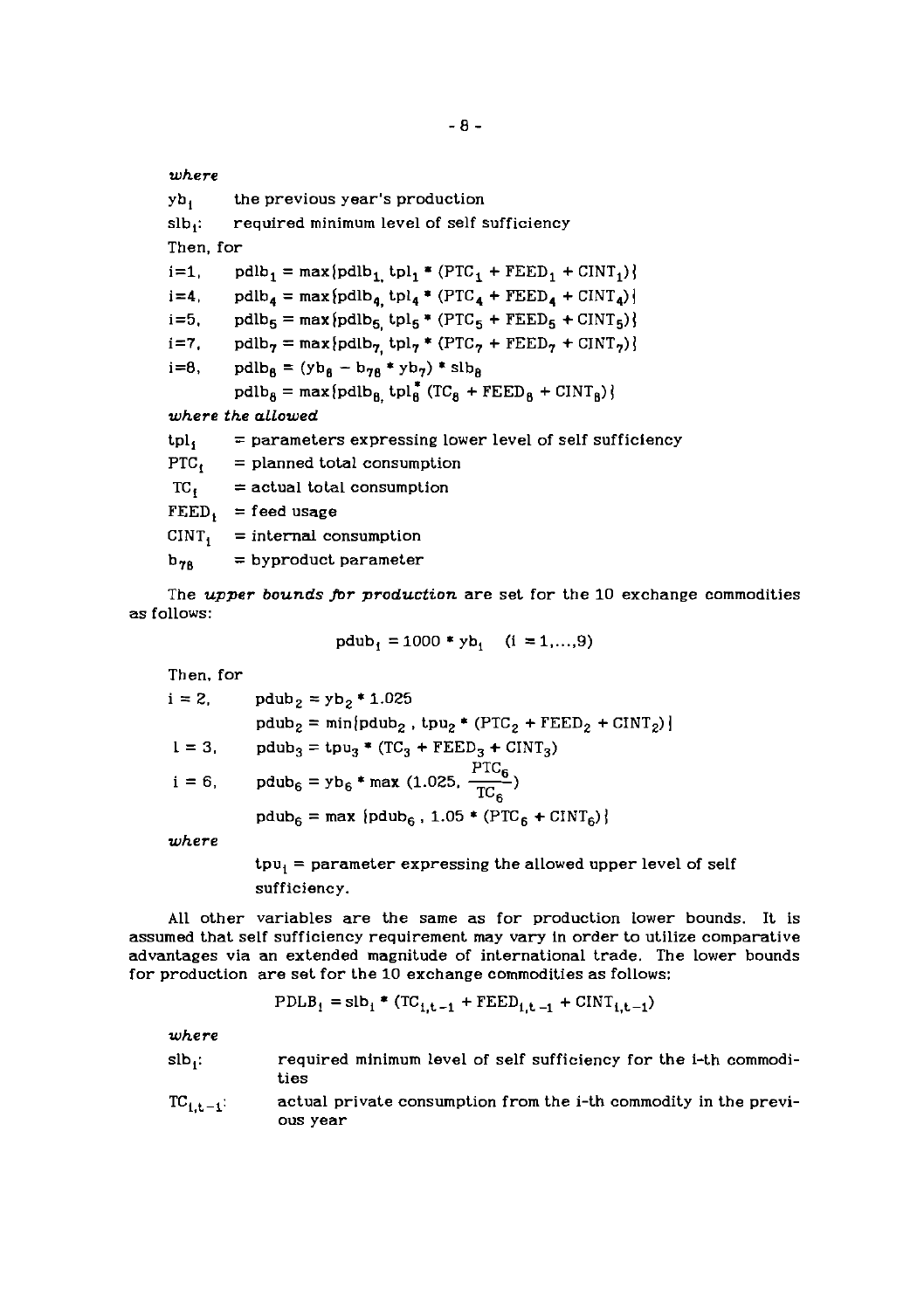- FEED<sub>1,t-1</sub>: feed usage from th i-th commodity in the previous year
- $CINT_{1,t-1}$ : internal consumption from the i-th commodity in the previous year.

By changing slb, coefficients various desired self sufficiency levels can be considered. The *production upper bounds* are very Large numbers expressing no actual upper limits upon production. This option has been used in the so called Free Trade for CMEA/BLS Run with  $slb_1 = 0.6$  for all the commodities.

Due to the present features of the Production Submodel when the 10-list commodities are aggregated into the 8-list production commodities in both cases the bounds set for the 10 commodity list have to be converted as follows:

| $ylb_1$          | $=$ | pdlb <sub>1</sub>                                                                            |
|------------------|-----|----------------------------------------------------------------------------------------------|
| ylb <sub>2</sub> | $=$ | pdlb <sub>2</sub>                                                                            |
| ylb <sub>3</sub> | $=$ | pdlb <sub>3</sub>                                                                            |
| ylb <sub>4</sub> | $=$ | pdlb <sub>7</sub>                                                                            |
| $y_{\rm lb}$     | $=$ | pdlb <sub>a</sub>                                                                            |
| ylbe             | $=$ | pdlb <sub>a</sub>                                                                            |
| $y_{1b}$         | Ξ.  | max(pdlb <sub>4</sub> *0.147/(1-b <sub>45</sub> ),pdlb <sub>5</sub> *0.035/b <sub>45</sub> ) |
| ylb <sub>B</sub> | $=$ | pdlb <sub>6</sub>                                                                            |
| where            |     |                                                                                              |
| $b_{45}$         | =   | 0.756648                                                                                     |
|                  |     |                                                                                              |

Similar procedure is used for the upper bounds

### **2.2. P/Production Submodel**

The Production Submodel consists of 9 models. Five of them are used to set parameters for the modeling of agricultural and nonagricultural production. Four modules are devoted to supply modeling.

## 2.2.1. Module P1: Domestic Prices

In the Production Submodel first the domestic prices are adjusted for the given period. There are two switch-selectable methods to determine the domestic prices. First we determine prices corresponding to the 10-commodity list.

The *first method* is based on the assumption of fixed domestic prices by using the procedure as follows: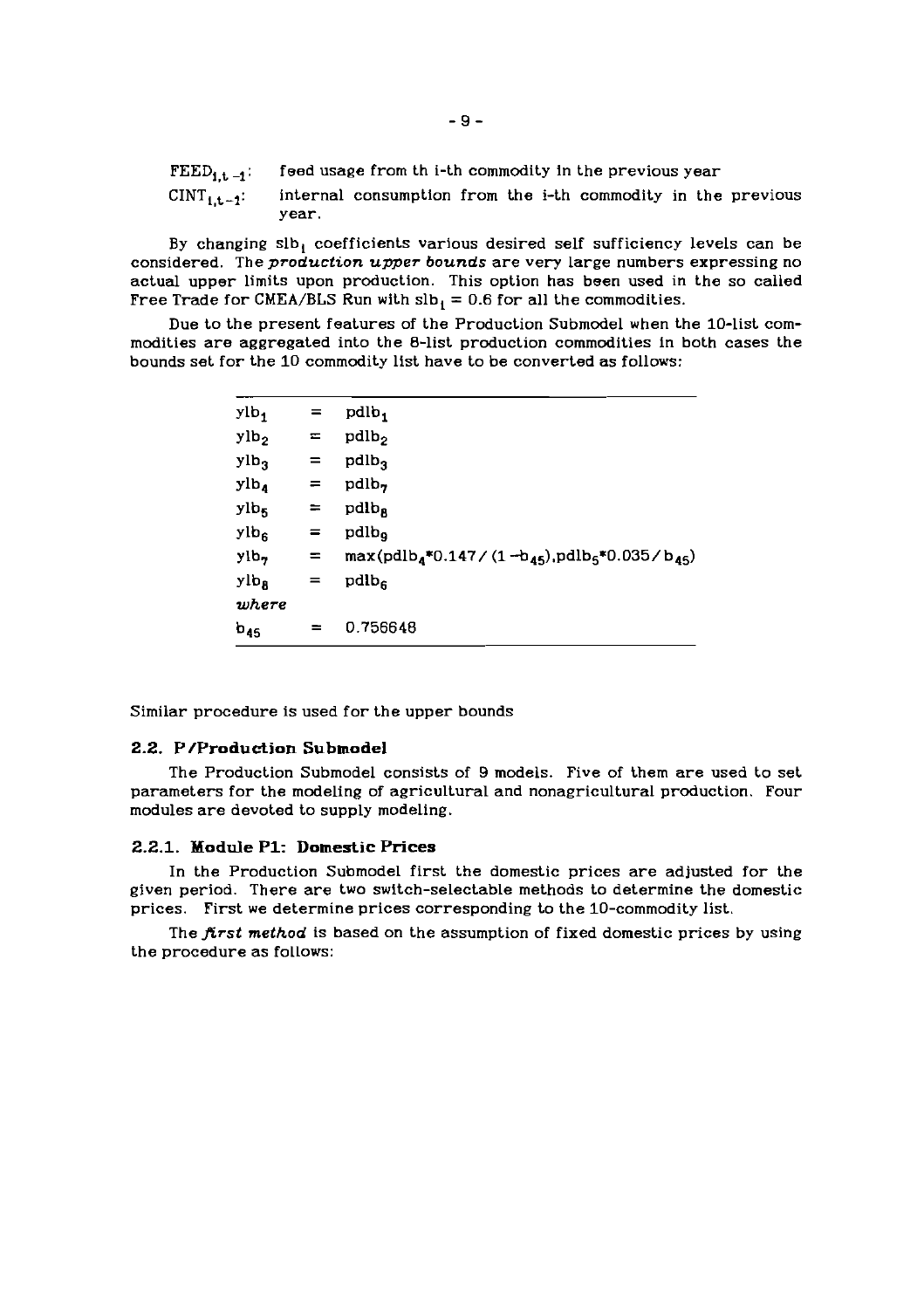| $PD_t(1)$           | $=$      | $PD_{t-1}(1)$  | $+$       | $\Delta p_1$                                                                                        |
|---------------------|----------|----------------|-----------|-----------------------------------------------------------------------------------------------------|
| $PD_{t}(2)$         | $\equiv$ | $PD_{t-1}(2)$  | $\ddot{}$ | $\Delta p_2$                                                                                        |
| PD <sub>t</sub> (3) | $\equiv$ | $PD_{t-1}(3)$  | $\ddot{}$ | $\Delta p_3$                                                                                        |
| $PD_t(4)$           | $=$      | $P_{41}$       | $+$       | $p_{42}$ * $PW_{t-1}(4)$                                                                            |
| $PD_{t}(5)$         | $=$      | $P_{51}$       | $+$       | $p_{52}$ *PW <sub>t-1</sub> (5)                                                                     |
| $PD_t(6)$           | $=$      | $P_{61}$       | $+$       | $p_{62}$ *PW <sub>t-1</sub> (6)                                                                     |
| $PD_t(7)$           | $=$      | $P_{71}$       | $+$       | $p_{72}$ *PW <sub>t-1</sub> (7)                                                                     |
| $PD_t(8)$           | $=$      | $PD_{t-1}(B)$  | $+$       | $\Delta p_B$                                                                                        |
| PD <sub>t</sub> (9) | $\equiv$ | $PD_{t-1}(9)$  | $+$       | $\Delta p_{\rm o}$                                                                                  |
| $PD_t(10)$          | $=$      | $PD_{t-1}(10)$ | $+$       | $(3 \cdot \text{PW}_{t-1}(10) - \text{PW}_{t-2}(10) - \text{PW}_{t-3}(10) - \text{PW}_{t-4}(10))/6$ |
|                     |          |                |           |                                                                                                     |

*and* 

 $PDT_{t}(i) = PD_{t}(i)$   $(i = 1,...,10)$ 

The *second method* has been recommended by **0.** Gulbrandsen. In this case world market price changes are transferred into domestic price system by using a logistic function after the year of 1980:

| $PDT_{t}(i)$    | = $PD_t(i)$ (i = 1,,10), if year less or equal 1980.  |
|-----------------|-------------------------------------------------------|
| PWBO(i)         | = $PW_t(i)/PW_t(10)$ (i = 1,,10), if year equal 1980. |
|                 | If year greater than 1980, then                       |
| $dpw_i$         | $= (PW(i) / (PW(10) - PW80(i)) / PW80$ (i)            |
| $\text{adpw}_1$ | $=$ min (1,abs(dpw <sub>1</sub> ))                    |
| $r_{1}$         | $= \rho_1 / (1 + e^{-adpw_1}) - \rho_2$               |
| $PDT_t(i)$      | = $PD_t(i) * (1 + dpw_1 * r_1)$ (i=1,10)              |

Due to the specific commodity classification (only 8 commodities) of agricultural supply module (P/6), switch-selectable methods are used to determine the expected producer prices from domestic prices set by the above mentioned twu methods.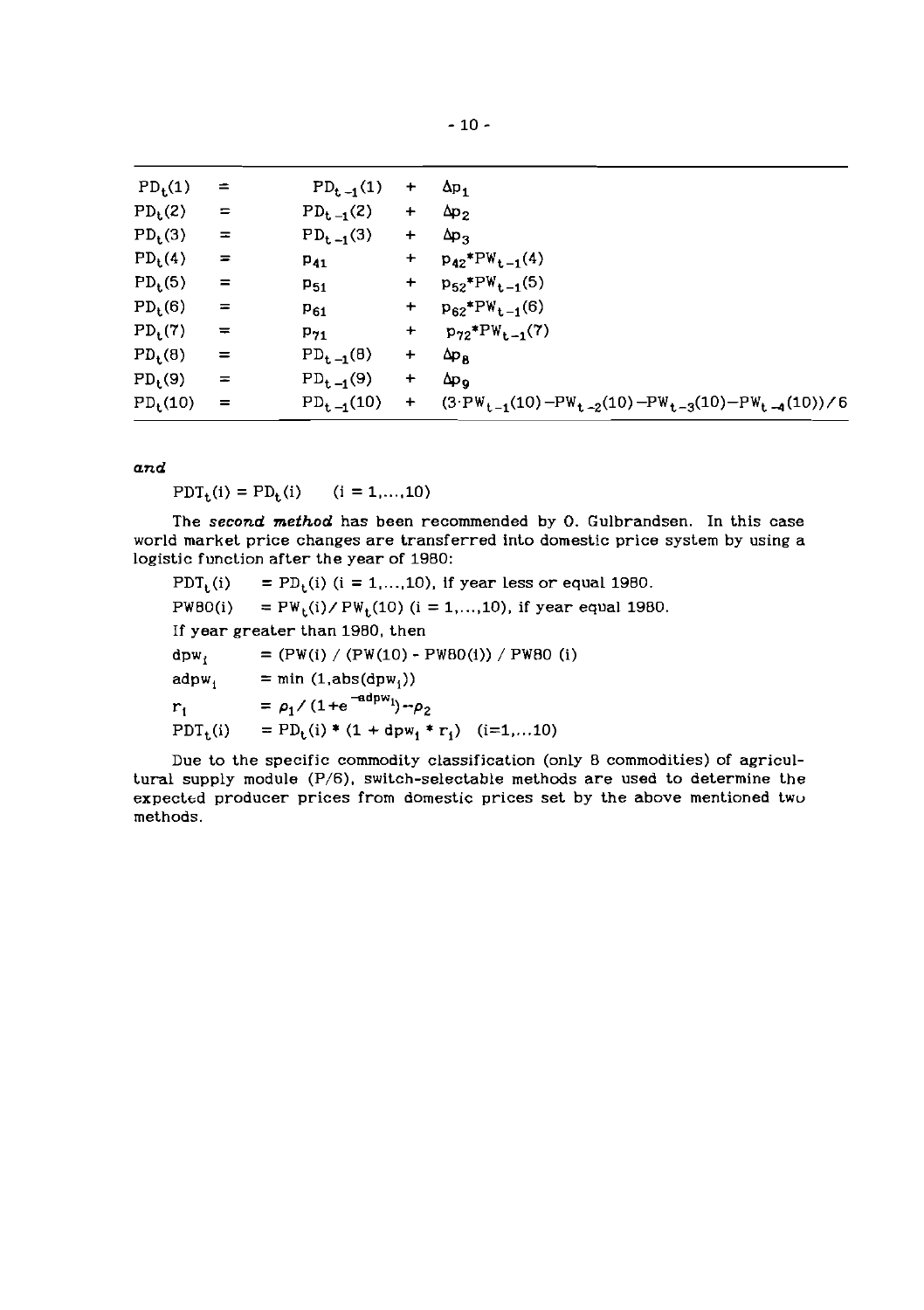|                                                                             | - 11 -                                                                                     |
|-----------------------------------------------------------------------------|--------------------------------------------------------------------------------------------|
| In case of the first method                                                 | In case of the second method                                                               |
| (Fixed Prices)                                                              | (Domestic Price Adjustment)                                                                |
| $P(1)=PD(1)$                                                                | $P(1)=PDT(1)$                                                                              |
| $P(2)=PD(2)$                                                                | $P(2)=PDT(2)$                                                                              |
| $P(3) = PD(3)^{\Pi_{1*}} \left[ P(1) * \frac{PW(3)}{PW(1)} \right]^{H_{2}}$ | $P(3)=PDT(3)$                                                                              |
| $P(4) = \Pi_4$                                                              | $P(4) = \Pi_4$ + $PDT(7) / PD(7)$                                                          |
| $P(5) = \Pi_5$                                                              | $P(5) = \Pi_5$ *PDT(8)/PD(8)                                                               |
| $P(6) = \Pi_6$                                                              | $P(6) = \Pi_6$ PDT(9)/PD(9)                                                                |
| $P(7)=\Pi_{7}$                                                              | $P(7) = \Pi_7$ * $(YS(4) * PDT(4) + YS(5) * PDT(5))/$<br>$(YS(4) * PD(4) + YS(5) * PD(5))$ |
| $P(B) = \Pi_B$                                                              | $P(8) = \Pi_R * PDT(6) / PD(6)$                                                            |

## **2.2.2. Module P/2: Population Resources**

The total population is computed by

| $POP_t = POP_{t-1} * group_t$                                     | $(POP_{1970} = 345710)$ |
|-------------------------------------------------------------------|-------------------------|
| $\text{group}_{t} = \text{gr}_{2} + \text{gr}_{3}$ <sup>*</sup> t | $gr_2 = 1.00953$        |
|                                                                   | $gr_3 = -0.000097$      |

## **2.2.3. Module P/3 Labor Forces**

The total labor force is a fraction of the total population shared by the participation rate:

$$
L_t^T = POP_t * part_t
$$

part<sub>t</sub> =  $gr_4$  ( $gr_4 = 0.502157$ )

The agricultural labor force is:

$$
L_t^A = \alpha_{L1} * \left[ \frac{NICA_{t-1}}{NICN_{t-1}} \right]^{\alpha_{L2}} * L_t^T
$$

**and** 

$$
\mathrm{L}_t^A \geq \mathrm{L}_t^{A1} = \alpha_{L3} * \mathrm{L}_{t-1}^A
$$

where

$$
(\alpha_{L1} = 1.001)
$$
  
( $\alpha_{L2} = 0.02813$ )

$$
(\alpha_{L2} = 0.02013)
$$

$$
(\alpha_{L3}=0.965)
$$

The labor force of the nonagricultural sector  $L_t^{NA}$  is determined as follows:

$$
L_t^{NA} = L_t^T - L_t^A
$$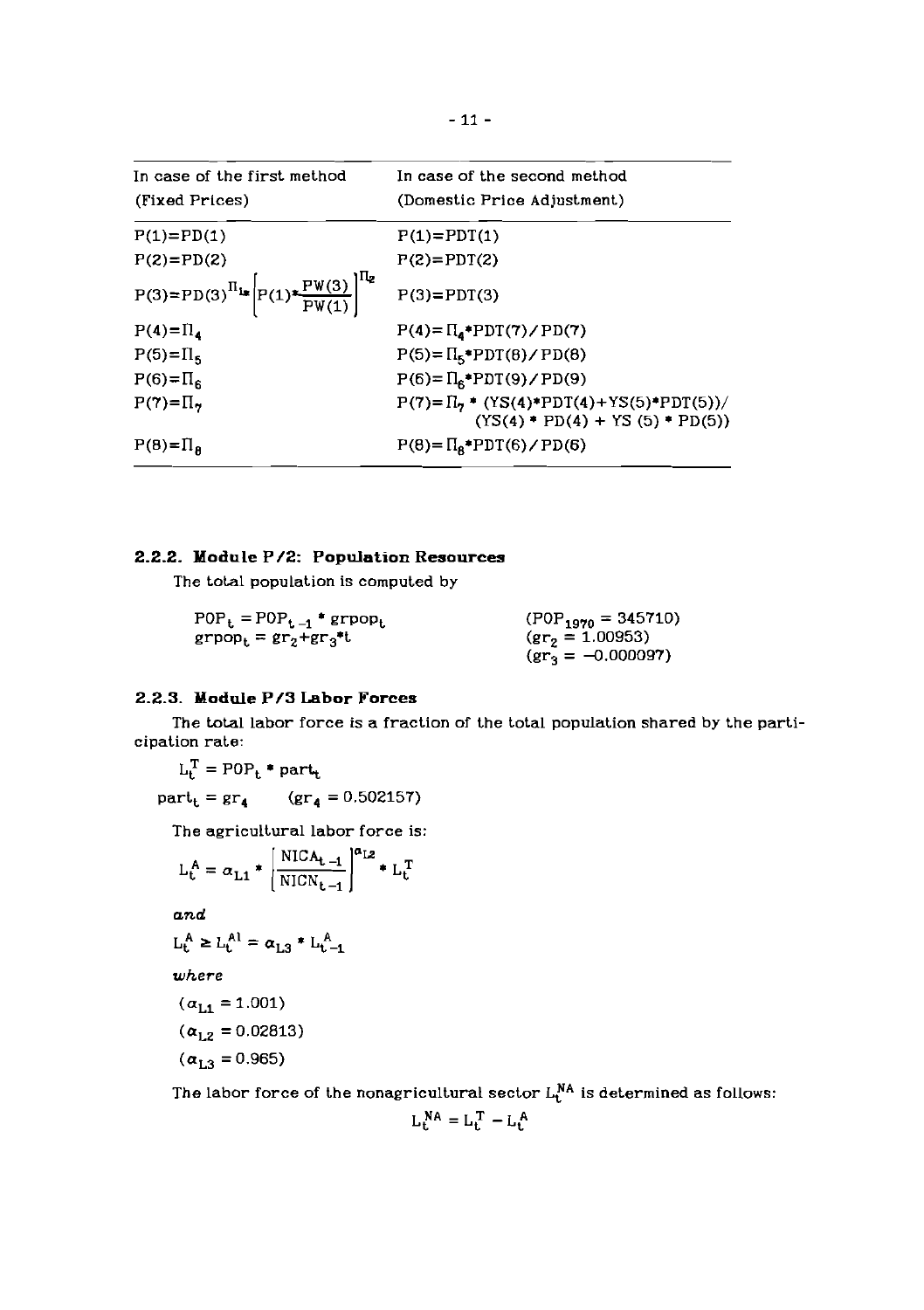*where* 

| t          | $=$ time variable, $(1971 = 1)$                                                       |
|------------|---------------------------------------------------------------------------------------|
| $POP_t$    | = population in year $t$ [1000 persons] (1970: 345710)                                |
| $L_t^T$    | = total labor force in year $t$ [1000 persons] (1970: $\Box$ )                        |
| $L_t^A$    | $=$ agricultural labor force in year t [1000 persons] (1970: 48755)                   |
| $L_t^{Al}$ | $=$ lower bound on agricultural labor force in year $t$ [1000 persons]<br>$(1970: -)$ |
| $L_t^{NA}$ | $=$ labor force of nonagricultural sector in year t [1000 persons]<br>(1970: )        |
| NICA.      | $=$ net national income of agriculture in year t                                      |
| NICN.      | = net national income of nonagricultural sector in year t                             |
|            |                                                                                       |

## **2.2.4. Module P/4: Capital Stock in Agriculture**

$$
CSA_t = CSA_{t-1} + [INVA_{t-1} + DEPA_{t-1}] / PD_t^n - DEPA_{t-1}
$$
  
DEPA<sub>t</sub> =  $\beta_1 * CSA_t$ 

The variables and their initial values in year 1970:

| n.c               | $=$ UDSSR Ruble 1970                                                             |
|-------------------|----------------------------------------------------------------------------------|
| CSA <sub>t</sub>  | $=$ capital stock employed in agriculture in year t [mill.n.c] (1970:<br>205921) |
| $INV_{A_t}$       | $=$ agricultural investment in year $t$ [mill.n.c]                               |
| DEPA <sub>t</sub> | $=$ depreciation value in agriculture in year $t$ [mill.n.c]                     |
| $PD_t^n$          | $=$ domestic price of nonagricultural commodity in year $t$                      |
|                   | mill.n.c<br>millUS\$70                                                           |
|                   | $= 0.035$ : The (constant) depreciation rate in agriculture                      |

## **2.2.5. Module P/5: Fertilizer Input**

Total fertilizer input is calculated according to the following function:

$$
TF_t = TF_o * fert_t^{(t+1)}
$$

 $fert_t$  is a time dependent function in the following form:

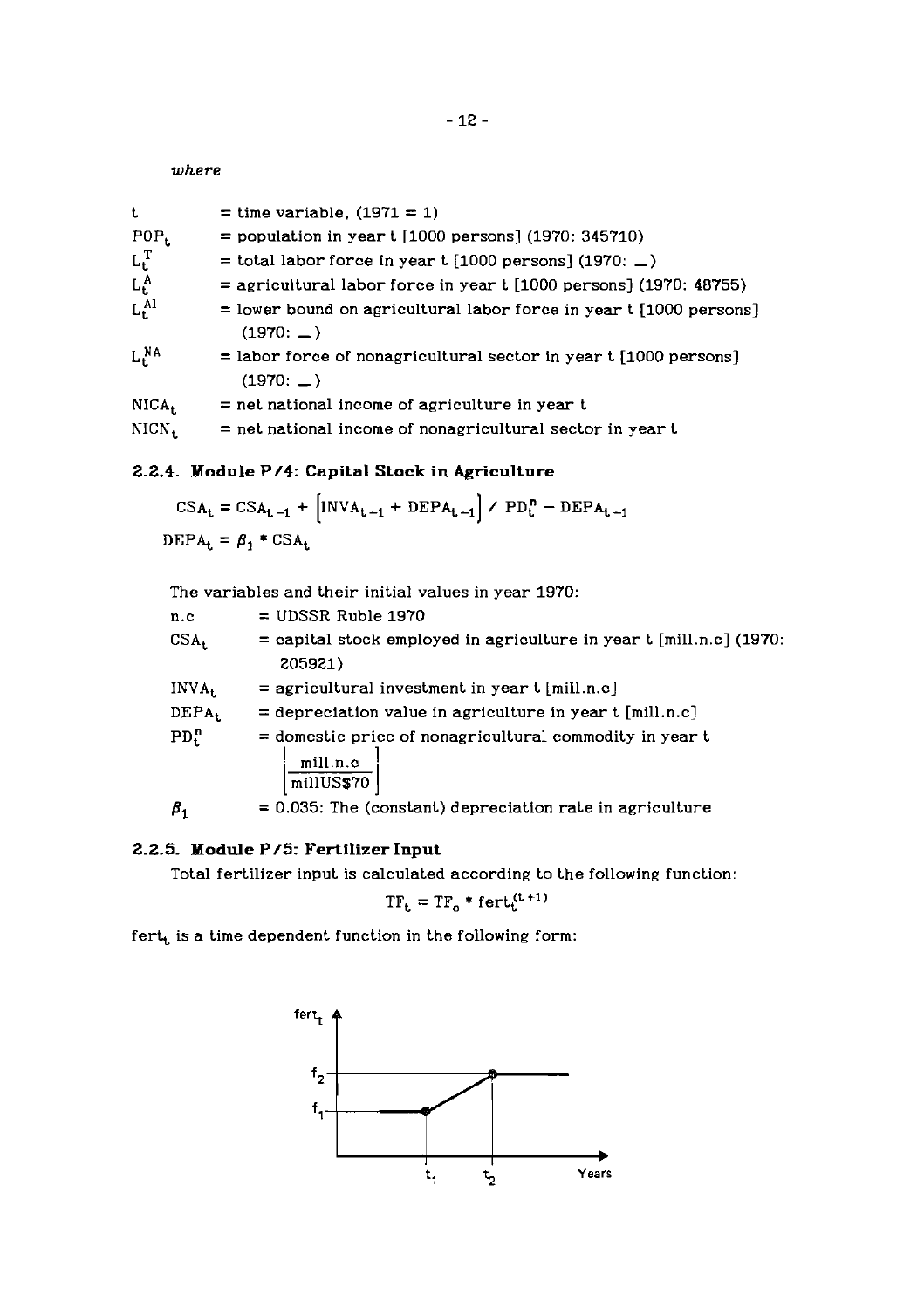The total amount of available fertilizer 1s modified by roughage production.

$$
TFP_{t} = \left| 1 - \frac{PYS_{t-1}(7) *YS_{t-1}(7) * v3(7)}{\sum_{i=1}^{7} PYS_{t-1}(i) *YS_{t-1}(i) * v3(i)} \right| * TF_{t}
$$

The meaning of the variables and their initial values in year 1970:

- TF<sub>t</sub> = total amount of fertilizer in year t [1000 m.t. nitrogen equivalent] (1970: TF = 7746)
- $TFP<sub>t</sub>$  = total amount of fertilizer (without roughage production in year t  $[1000$  m.t. nitrogen equivalent]  $(1970; \underline{\hspace{1em}})$
- $YS_t$  = produced amounts of commodities in year t. (In natural measurement, see commodity lists)

The meaning of the parameter:

 $fert_t = the (time dependent) growth rate of the fertilizer usage$ The meaning of the coefficients and their input values:

- $t_1$  = the first breakpoint of the fertilizer function (=1970)
- $t_2$  = the second breakpoint of the fertilizer function (=2000)
- $f_1$  = minimum value of the growth rate of the fertilizer usage (=1.035)
- $f<sub>2</sub>$  = maximum value of the growth rate of the fertilizer usage (=1.035)

#### **2.2.6. Module P/6: Agricultural Production**

The agricultural production module follows the earlier methodology of the BLS country models using a nonlinear programming model, where linear constraints are applied with a nonlinear objective function. Among the factors of the production capital, labor and fertilizer and considered.

The agricultural production model can be written for any year t as follows.

$$
\max_{K_i, L_i, F_i} \sum_{i=1}^{mall} P_i \cdot \Upsilon s_i
$$

*subject* **to:** 

$$
YS_1 = \alpha_1 \left[ \frac{K_1}{TK} \right]^{\beta_1} \left[ \frac{L_1}{TL} \right]^{\gamma_1} \left[ \frac{F_1}{TP} \right]^{\epsilon_1} \quad (i \leq mc)
$$

$$
YS_1 = \alpha_1 \left( \frac{K_1}{TK} \right)^{\beta_1} \left( \frac{L_1}{TL} \right)^{\gamma_1}
$$
 (mc < i  $\le$  mall)

 $YLB<sub>i</sub> = YS<sub>i</sub> \le YUB<sub>i</sub>$  (i=1,..., mall)

$$
\sum_{i=1}^{mall} K_i \leq TK
$$
  
\n
$$
\sum_{i=1}^{mall} L_i \leq TL
$$
  
\n
$$
\sum_{i=1}^{mcs} F_i \leq TF
$$
  
\n
$$
i=1
$$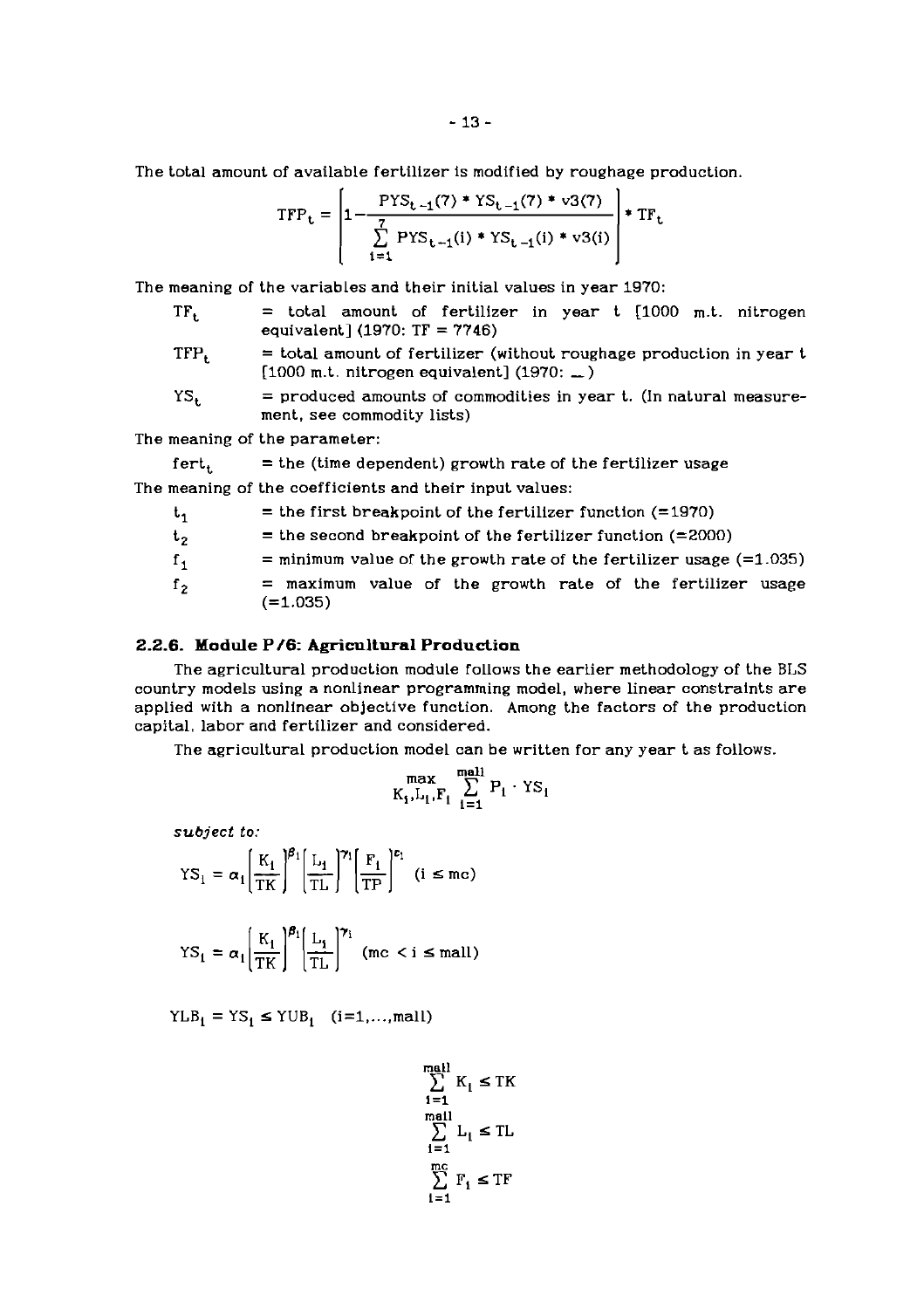ALL variables and parameters also depend on the time but for simplicity we omit the "t" index.

The meaning of the *variables* are as follows:

## **Input variables**

| $P_{1}$          | $=$ net revenue of commodity i         |
|------------------|----------------------------------------|
| YLB <sub>1</sub> | $=$ lower bounds on production         |
| $YUB_1$          | $=$ upper bounds on production         |
| TK               | $=$ agricultural capital stock         |
| TL               | $=$ agricultural labor force           |
| TF               | $=$ fertilizer input (except roughage) |
|                  |                                        |

## **Output variables**

 $YS_i$  = net output (including feed)<br> $K_i$  = capital allocated to common  $=$  capital allocated to commodity i  $L_i$  = labor allocated to commodity i  $F_1$  = fertilizer allocated to commodity i

The meaning of the *parameters* are as follows:

 $\alpha_i =$ <br> $\beta_i =$ <br> $\gamma_i =$ Parameters of the Cobb-Douglas  $\int$  type production function  $\varepsilon_1$  =  $=$  number of "crops" in the commodity list  $mall = number of commodities$ 

The module P/6 works on the basis of 8 commodities as was mentioned earlier. while the whole model is based on 10 commodities.

The commodity lists in the CMEA model system are as follows:

## **10 Commodity List (Realization)**

| 1. | Wheat                         |
|----|-------------------------------|
| 2. | Rice, milled                  |
| З. | Coarse grain                  |
| 4. | Bovine and ovine meat         |
| 5. | Dairy products                |
| 6. | Other animals                 |
| 7. | Protein food (of crop origin) |
|    |                               |

- $B_{-}$ Other food
- $9.$ Nonfood agriculture
- Nonagriculture  $10.$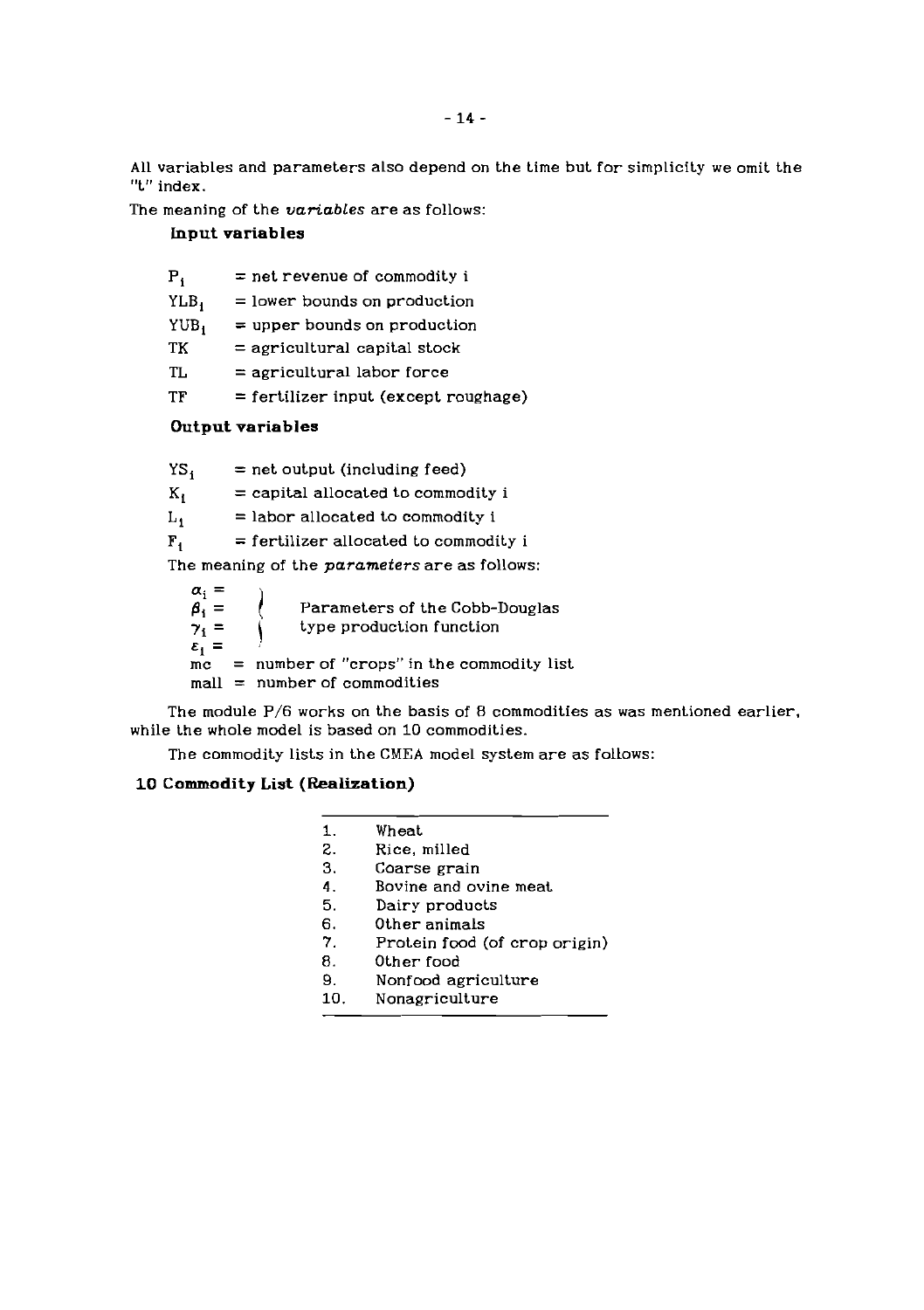## **8 Commodity List (Agricultural Production)**

- $1.$ Wheat
- $\mathbf{z}$ . Rlce, milled
- $3<sub>1</sub>$ Coarse grain
- $\ddot{4}$ . Proteln feed
- $5.$ Other food
- 6. Nonfood agriculture
- 7. Bovine and ovine
- 8. Other animals

#### **2.2.7. Module P/7: Weather Effects**

In the basic version of the model no weather effects upon crop production are considered. However, the actual production computed by module P/6 for wheat (commodity **1)** and for coarse grain (commodity **3)** can be independently perturbed by a random weather effect using the followlng distributlon:

## **Table 3. Weather Random Effects on Crops**

| Probability | % of change<br>of total production |
|-------------|------------------------------------|
| 0.05        | -20                                |
| 0.075       | -10                                |
| 0.1         | -5                                 |
| 0.55        | 0                                  |
| 0.1         | $+5$                               |
| 0.075       | $+10$                              |
| 0.05        | +20                                |

### **2.2.8. Module P/9\* Non-&ricultural Production**

The nonagricultural production. **YB,** is calculated by the following function:

$$
YB_{n,t} = pn_3 * CSN_t^{\epsilon_t} \left[ L_t^{NA} \right]^{1-\epsilon_t}
$$

*and* 

$$
\varepsilon_{\rm t} = {\rm pn}_1*\left[1-\frac{0.2}{1+{\rm pn}_2*t}\right]
$$

**<sup>\*</sup>Module P/8 does not exist in this verslon. This module is numbered P/9 to be consistent**  with earlier versions of the model.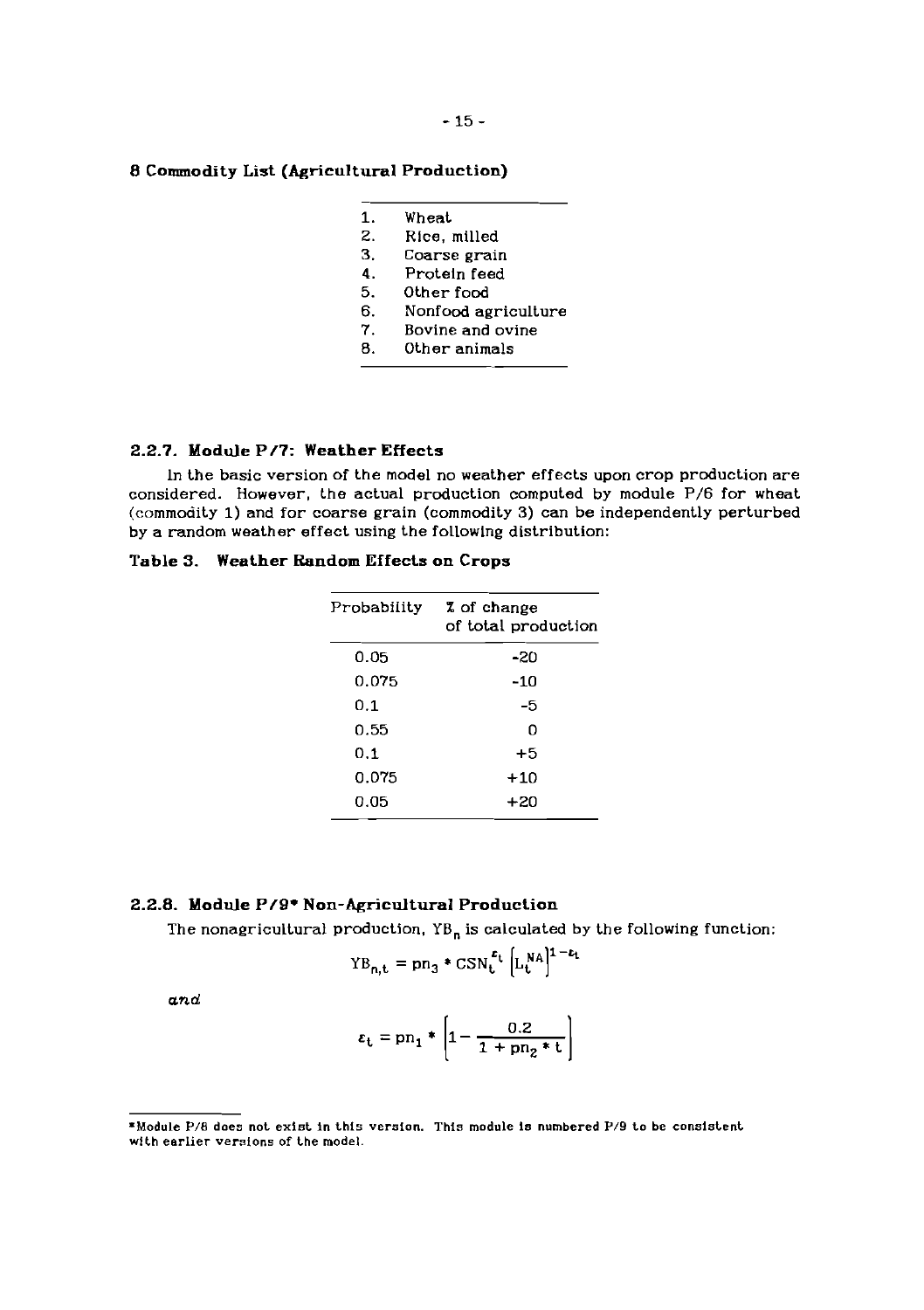| where           |                                                                       |
|-----------------|-----------------------------------------------------------------------|
| pn.             | $(= 0.728)$                                                           |
| pn <sub>2</sub> | $(= 0.4183)$                                                          |
| pn <sub>2</sub> | $(= 0.5461)$ are estimated parameters                                 |
| $CSN_{\rm t}$ . | capital stock employed in nonagriculture in year $t$ (1970 = 1527677) |
| $L^{NA}$ :      | labor force of nonagricultural sector in year $t$ (1970 = 122164)     |

### **2.3. R-** Realization

### **2.3.1.** Module **R/1:** World Market Prices

The 10-commodity world market prices are taken from the international exchange module of the BLS and influence domestic prices according to module P/1.

### **2.3.2.** Module **R/2:** Exchange

Module  $R/2$  is a crucial part of the whole model, where the final level of private and government consumption as well as stocks satisfying balance of trade equilibrium conditions are determined. It is very important to underline that the reaction mechanism of domestic demands to new world market conditions (prices) is described here.

In this module the so-called noncommitted demands, which can be the subjects of further adjustment, are determined. The noncommitted demand for a specific commodity consists of various elements; therefore, Let **q,,,** express the hth type of demand for commodity i. To reach a solution first we define a target level of the hth demand for commodity  $i(q_{1h}^{(t)})$  and introduce a vector  $\lambda$  which indicates the extent to which the targets are realized. Obviously the realization levels are constrained between two bounds:

$$
\lambda^* \leq \lambda \leq \lambda^{***}
$$

Let us assume that y is the vector of supply after the deduction of committed expenditures  $p_1^{w(t)}$  is the world market price of commodity i, and k is the preliminary fixed balance of foreign trade.

The solution of module R/2 is equal to the determination of the values of vector **A** which satisfy

$$
p^{w}Q\lambda = p^{w}y + k
$$

*with* 

 $\lambda^* \leq \lambda < \lambda^{**}$ 

and where Q is a matrix of noncommitted demands

During the solution procedure a strict preference ordering of various types of demands is followed:

1.  $ds_{10}$ 

2.  $ds_{1-9}$ 

3. PlNVN

4. PINVA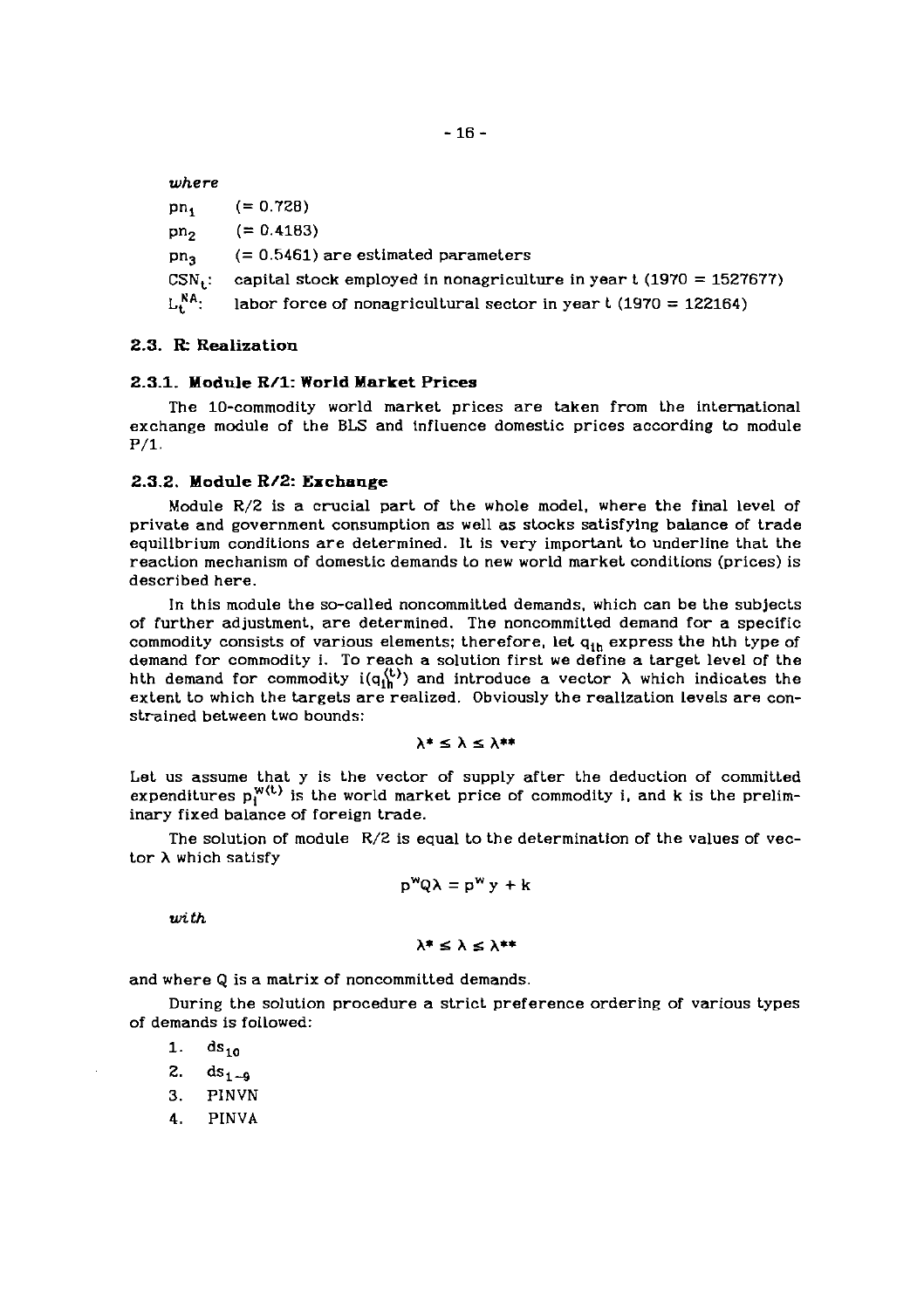- 5. PTC,,
- 6. PTC<sub>1,-0</sub>
- 7.  $CINT<sub>1,-9</sub>$

In the event of changes in the world market prices a new  $\lambda$  vector has to be calculated. If no solution can be obtained, the  $\lambda^*$  and  $\lambda^{**}$  vectors have to be adjusted so that a solution can be reached. The calculation of vector  $\lambda$  is easily programmed. It is worthwhile to consider unity as an initial value of  $\lambda_1$ . It is obvious that in the event that the target is realized,  $\lambda_1 = 1$ , and always  $\lambda_1^* < 1$  and  $\lambda_1^{**} \ge 1$ .

The target values of noncommitted demands are determined as follows.

- As far as stocks are considered, so-called optimal stocks are taken as<br>target values. These optimal stocks are computed by: optimal stocks are computed by:  $ds_1 = 0.1*PTC_1$  (i=1,...9) and  $ds_{10} = 0.025*PTC_n$ .
- As the target value of direct government investments in food and agriculture the value of PINVA (planned investments in food and agriculture), as determined in module EP/2 is used. The target value of INVN (planned investment of the rest of the economy) calculated based on the value of PINVA determined in module EP/2.
- The targets on consumption  $\text{PTC}_1^{(t)}$  are computed in EP/3 module
- As targets on private consumption, the values of  $TC<sub>i</sub><sup>(t)</sup>$  related to consumer price for the given year and endowments calculated in module EP/3 determined by the nonlinear demand system are used.

 $\lambda^*$  and  $\lambda^{**}$  express the extent of allowed deviation from target levels. For the various elements of Q different  $\lambda^*$  and  $\lambda^{**}$  values are given, expressing the government objectives and policies in demand of adjustment. Vector **A** is determined using the algorithm mentioned above and the final values of variables included in matrix Q can be calculated. On the basis of the elements of the Q matrix the export-import vector is calculated:<br> $EI_i^{(t)} = \sum q^{1j(t)} - y_i^{(t)}$ 

$$
EI_1^{(t)} = \sum_j q^{1j(t)} - y_j^{(t)}
$$

*tP*   $EI_i^{(t)} \le 0$  then  $I_i^{(t)} = -EI_i^{(t)}$  and  $E_i^{(t)} = 0$ *tP*   $EL_1^{(t)} \ge 0$  then  $E_1^{(t)} = EL_1^{(t)}$  and  $l_1^{(t)} = 0$ *tP*   $EI_1^{(t)} = 0$  then  $E_1^{(t)} = 0$  and  $I_1^{(t)} = 0$ 

The final values of government investment  $INVA<sup>t</sup>$  and  $INVN<sup>t</sup>$  are also calculated. Based on the latter information the investment program of the given year is finalized.

## **REFERENCES**

Csaki. C. (1981). A National Policy Model for the Hungarian Food and Agriculture Sector. RR-81-23: International Institute for Applied Systems Analysis. Laxenburg, Austria.